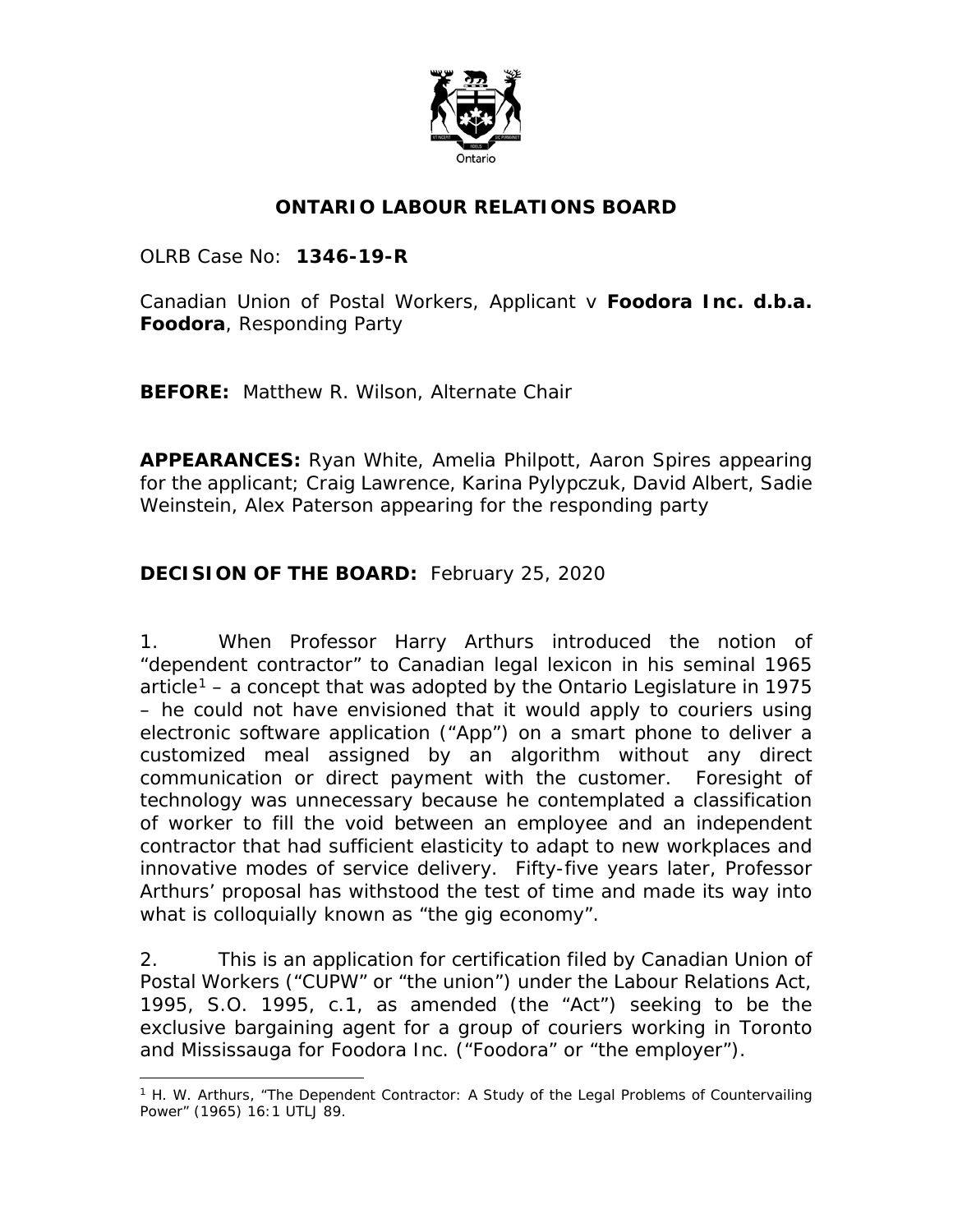3. The Board conducted an electronic vote commencing on August 9, 2019 and the ballot box was sealed pursuant to the direction of the Board. The primary issue at this stage in the proceeding is whether the individuals subject to the application are dependent contractors (as argued by the union) or independent contractors (as argued by the employer). There is also an unfair labour practice complaint filed by CUPW (Board File No. 1376-19-U), which has been adjourned *sine die* on agreement of the parties.

# **THE EVIDENCE**

4. The parties tendered an Agreed Statement of Facts that was supplemented by sworn declarations of the witnesses and *viva voce* evidence. CUPW called Houston Gonsalves, Ivan D. Ostos, Brice Sopher and Samuel Tyler, all couriers for Foodora that it considered to be representative witnesses. CUPW also called evidence from Dylan Boyko, a former dispatcher with Foodora who was a courier at the time of the hearing. Foodora called Alex Paterson, Head of Rider Management for Canada. I found all of the witnesses to be credible and forthright.

5. As will be apparent throughout this decision, the documentary evidence filed by the parties was very important to the overall analysis.

# **Overview of Foodora's operations**

6. Foodora is a web services company that provides an online marketplace platform connecting consumers to restaurants. established itself in the Canadian marketplace when it purchased Hurrier in 2015. The Board heard no evidence about Hurrier's operations. Couriers engaged by Foodora are granted access to the platform through the App. The App is owned by Foodora. Couriers use the App to access Foodora's dispatch system, allowing them to receive delivery opportunities.

7. Foodora charges restaurants and customers directly for its services, including accessing the App, marketing, and the services provided by the couriers. Foodora determines the rates charged to restaurants and customers. The restaurants and customers of Foodora do not have direct access to the couriers.

8. Couriers enter into written agreements with Foodora stipulating the terms and conditions of their engagement. These agreements expressly state that the couriers are independent contractors. These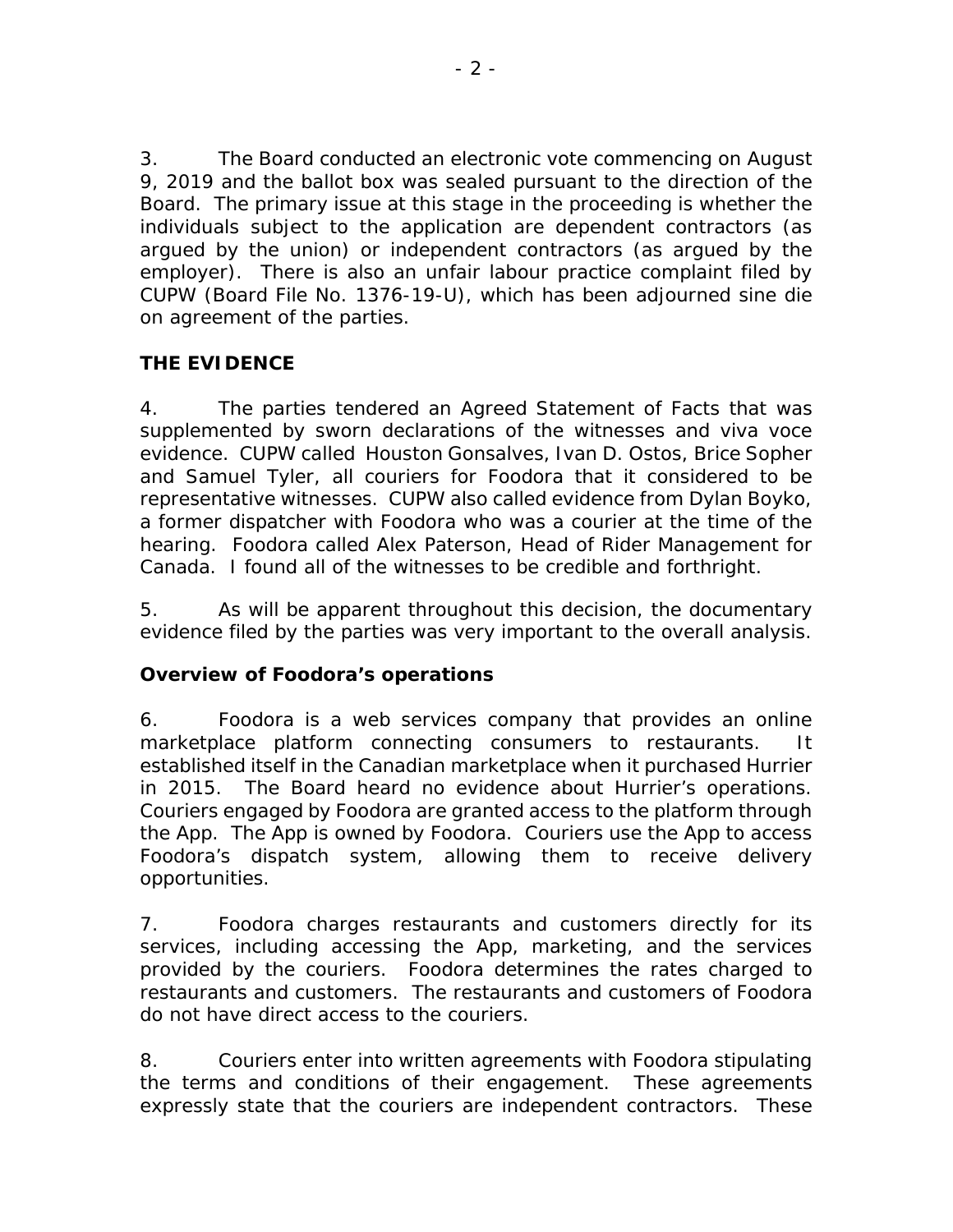contracts are amended by Foodora from time to time. Mr. Paterson explained that when Foodora purchased the company – Hurrier – it continued using the contract template for couriers. Over time, Foodora made amendments to those contracts in consultation with its lawyers. However, it did not revisit the contracts with existing couriers. The Board was not advised of the differences in the contracts.

9. Although Mr. Paterson testified that nothing prevented a courier from proposing his own amendments to the contracts, he conceded that Foodora did not offer to negotiate and that no courier had ever proposed to amend the contract. After reviewing the contract and considering the evidence of the witnesses, I find that there was no opportunity for a courier to negotiate or amend the contract.

#### **The recruitment of couriers**

10. Foodora recruits couriers through its website and uses an online registration system for retaining couriers. As part of this process, couriers are required to confirm that they are eligible to work in Canada, that they are over the age of 19, and must indicate their language preference and vehicle type.

11. Foodora does not conduct hiring interviews. Couriers may be asked to complete a short screening via telephone or SMS message – a type of text messaging using a smart phone. Foodora does not require reference checks, criminal background checks or other similar requirements.

# **The tools used by couriers**

12. Couriers provide most of the tools to perform the work. These are as follows:

- (a) Transportation (in the form of a bicycle or car) including covering all costs associated with ownership or leasing, vehicle insurance, maintenance and gas as applicable;
- (b) Smart phone capable of operating the App, and covering all costs associated with maintaining an adequate data plan for such device;
- (c) Insulated food delivery bag that is at least 14 inches by 14 inches with a flat base; and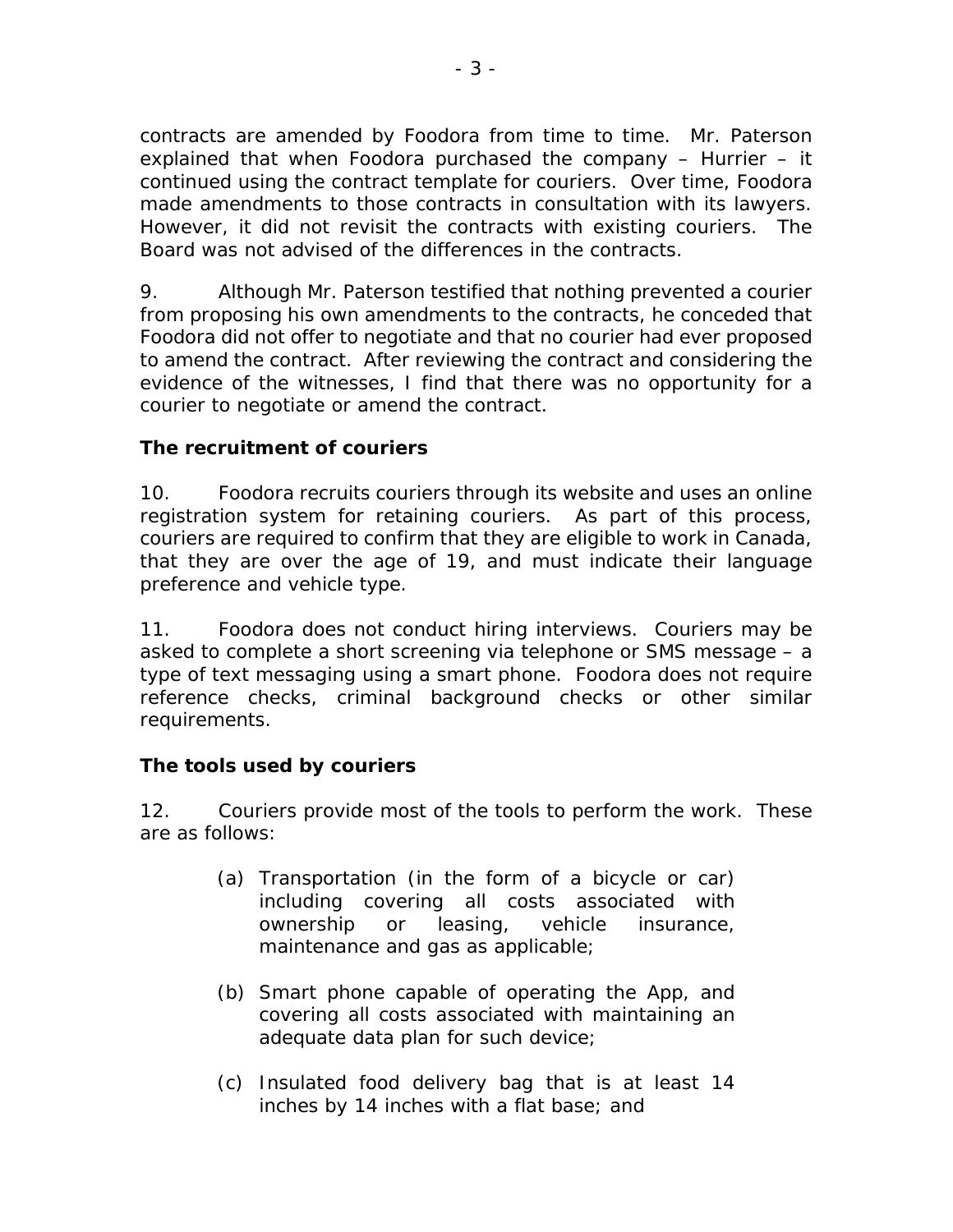(d) All safety equipment, including a bike helmet, bike lights, footwear, eyewear and high visibility garments as applicable.

13. Foodora does not inspect the tools of the couriers other than to ensure the food delivery bag is of sufficient size and condition to transport food. This is usually done by the courier sending a photo of the food delivery bag to Foodora. Mr. Tyler testified that after inspection by Foodora, he was asked to purchase a new courier bag.

14. Foodora does not prohibit couriers from utilizing tools or wearing clothing that are branded with its competitors' names, logos or similar identifiers while performing services on behalf of Foodora.

15. Couriers are responsible for repairs and maintenance to their bicycles and vehicles. Several of the couriers testified that they purchased new tires, brake pads, as well as other parts and paid for various maintenance services. Couriers also purchase helmets, locks, gloves and rain gear. Mr. Gonsalves, who drives a vehicle for Foodora in Mississauga, was responsible for maintaining his own insurance as well as regular vehicle maintenance.

# **The orientation of couriers**

16. Couriers are given an orientation session by Foodora on how to use the App, which usually lasts for 30 minutes. Foodora does not provide any training on the use of courier-supplied tools or the performance of the work itself beyond the use of the App.

17. Foodora publishes a "Rider Guide" online, which sets out how to use the App and Foodora's delivery policies. In addition to the Rider Guide, Foodora uses different social media platforms to engage with couriers and the public. Foodora uses the Heymarket platform to communicate with couriers on shift through Foodora's dispatch using SMS messaging. In essence, Foodora's dispatchers can communicate with couriers using a text message software that is logged and tracked. The Board received many pages of text messages, which will be discussed in greater detail.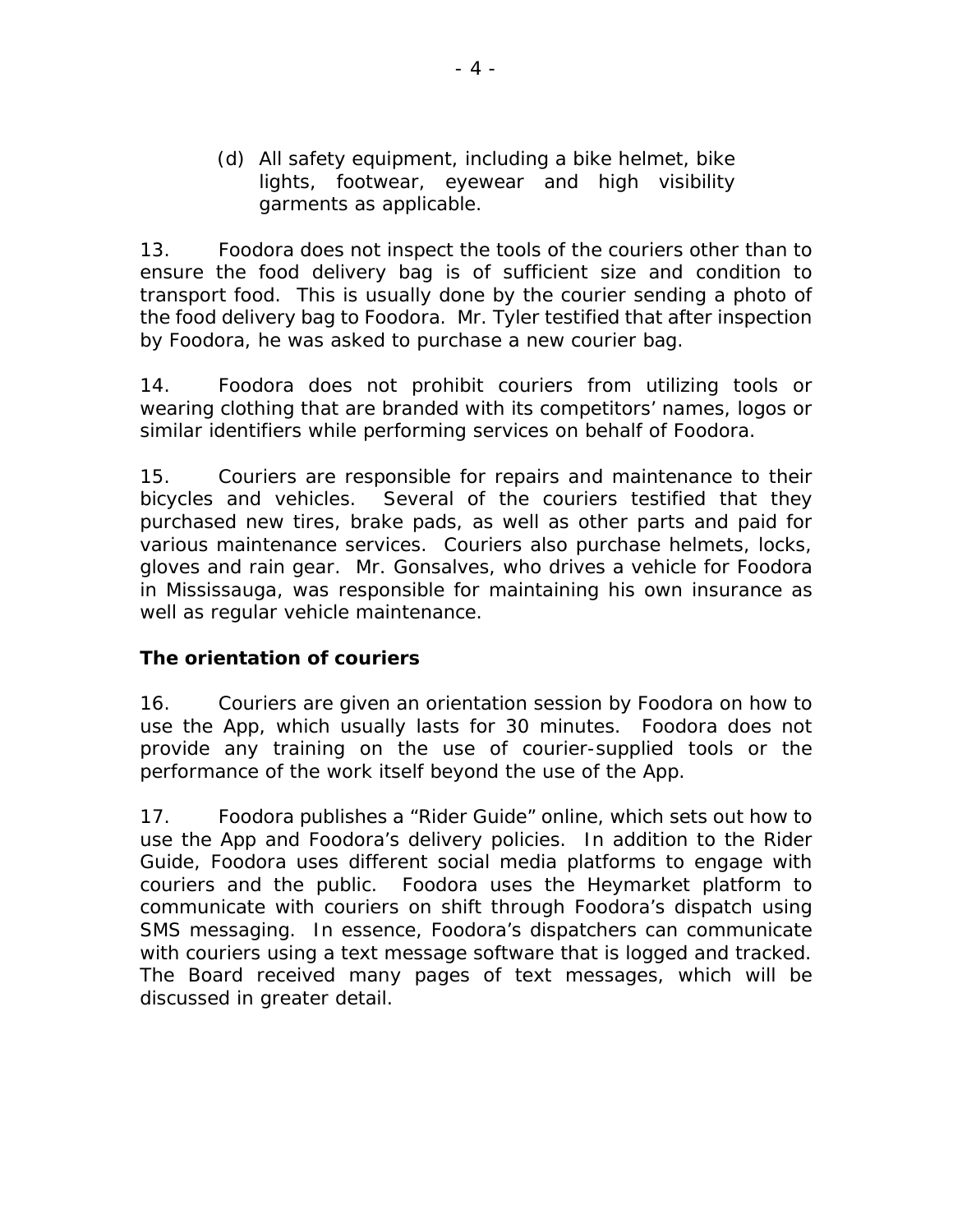#### **Shift schedules**

18. Couriers are assigned shifts through the App. The software portion of the App is referred to as "Rooster". Foodora uses an algorithm to create a shift schedule based on anticipated demand. The lengths of the shifts vary and are set in geographic zones within the City of Toronto and the City of Mississauga.

19. The available shifts for the following week are released to couriers each Wednesday. Couriers can select shifts based on three prioritized selection tiers. Couriers who are ranked in the top 30% of total couriers are provided first priority to select shifts commencing at 10:00 a.m. each Wednesday. The remaining 70% of couriers are provided access to view and select shifts commencing at 11:00 a.m. each Wednesday. Couriers who have been idle and have not worked for four consecutive weeks are then provided access to select available shifts at 11:30 a.m. each Wednesday.

20. Additional shifts are added to the schedule by Foodora on an *ad hoc* basis based on anticipated customer demand. Couriers can log into the App to view and select these additional shifts.

21. Couriers are also free to message dispatch to ask if any additional couriers are needed. If dispatch determines, based on demand, that additional couriers are needed, a shift is created for the courier at the time. A courier cannot simply start working for Foodora without the approval of dispatch.

22. A courier may drop a shift with 24 hours' notice without consequence. If a courier wants to drop a shift within 24 hours' of the start of the shift, the courier may seek to swap the shift with a fellow courier. Under these circumstances, the shift exchange takes place through the App. It is not uncommon for couriers to discuss shift exchanges outside the App to ensure someone is willing to take the shift, or attempt to ensure that a friend is able to pick up the shift as soon as the courier releases it back on the App. However, a direct shift swap between couriers is not permitted.

23. If a shift swap is not possible, couriers may notify Foodora and provide an explanation for their inability to work the selected shift. If an explanation is provided to Foodora prior to the start of the shift (e.g. illness), then the courier will not be listed as a "no show". A "no show" is one of Foodora's rider performance metrics, and a courier's rate of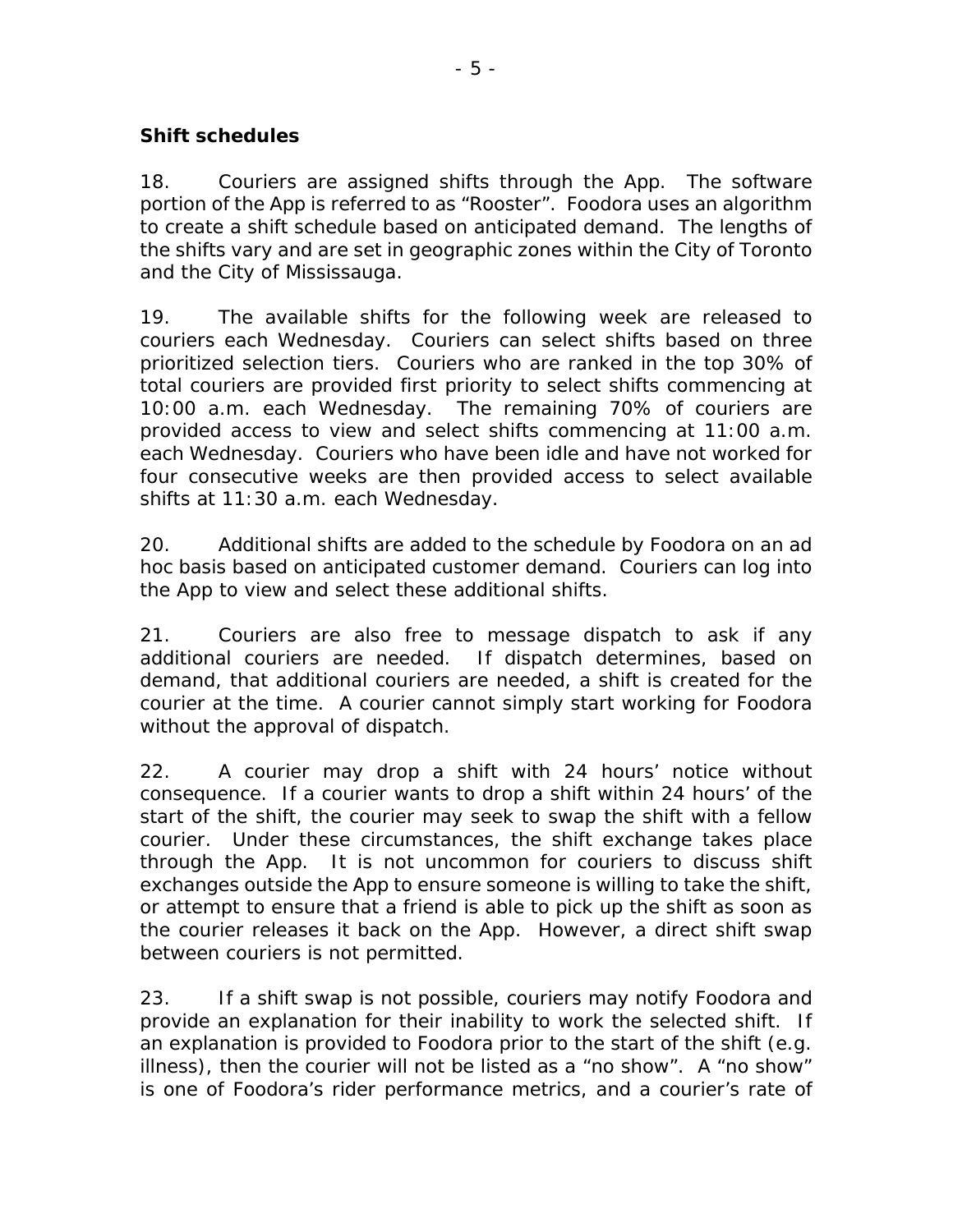"no shows" will impact the courier's prioritization rate for shift selection, though it is not determinative of such rate.

# **Vehicles**

24. Most of the evidence tendered before the Board dealt with couriers who use bicycles to deliver food. However, Foodora requires couriers working in some geographic zones (such as the west zone in Mississauga) to use a car due to the distance between deliveries. Mr. Paterson testified that Foodora would consider allowing couriers to use other modes of transportation such as electric bikes (or e-bikes) if the courier could satisfy Foodora that the courier could meet the service standard in a safe and lawful manner.

# **The delivery of food**

25. The ordering and delivery process is as follows. A customer who is signed up for Foodora's service on the App is able to place an order through the App with a restaurant that is signed up with Foodora. That restaurant receives the order (on a separate handheld device provided by Foodora) through the App. The App then sends the delivery opportunity to the closest available courier (using an algorithm that takes into consideration certain metrics including proximity). The courier can either accept or decline the order. I will have more to say about Foodora's changing practice when a courier declines an order. If the courier accepts the order, the courier proceeds to the restaurant to pick the order up. The courier is advised the approximate time the order will be ready and the time promised for delivery to the customer. Once the order is ready, the courier takes the order to the customer's location using the most optimal route as determined by the App.

26. There are variations to the process. A large order or corporate order might be manually assigned to the courier by dispatch. A courier may arrive at the restaurant to discover the order is delayed or that a second order has been added by dispatch (the latter incident is referred to as stacking).

27. There is no specific training for the courier, nor are there prescribed standards other than the requirements of the delivery bag. There is no cash in the transaction as the customer pays online through the App, and Foodora, acting as the intermediary, transacts directly with the restaurant.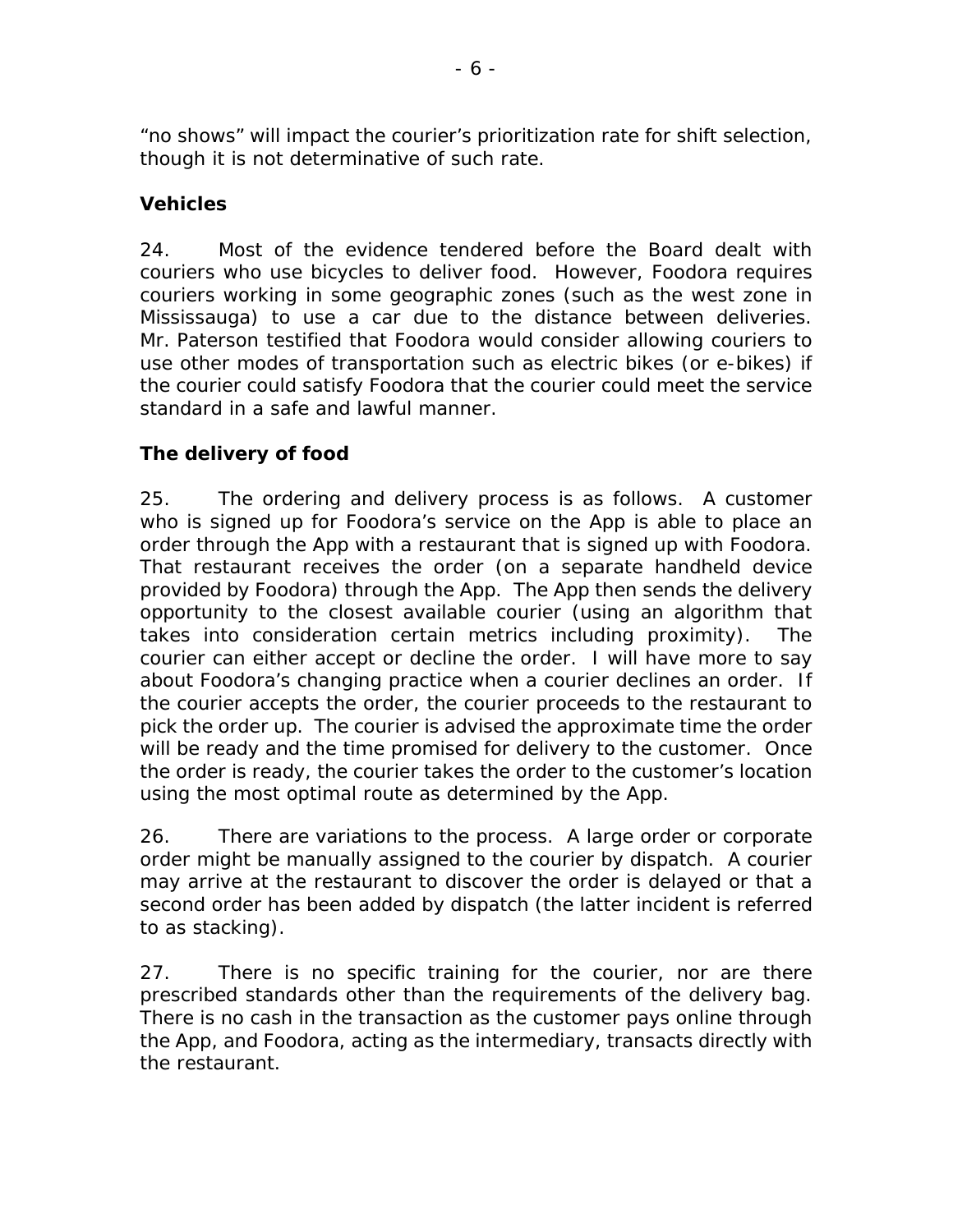28. Issues that arise during delivery (e.g. a customer does not answer the door) may be resolved directly by the courier or may be reported to Foodora's dispatch. Although the parties agreed that Foodora encourages couriers to troubleshoot and resolve issues directly, and provides support through dispatch, there are limited options for a courier. The courier cannot alter the price to offer a discount for an issue, nor can the courier provide a coupon for a future delivery. On the other hand, couriers may contact the customer directly to inquire about a substitution at the same price if an issue arises at a restaurant. Any complaints by customers or restaurants may be expressed directly to couriers or to Foodora's customer support by the courier.

29. Where a delivery cannot be completed because a customer is not home or because of an incorrect address, couriers will often first attempt to contact the customer directly through the information made available on the App. If the courier is unable to contact the customer, the courier is expected to direct the issue to dispatch. If the customer cannot be reached, dispatch will ask that the courier keep the order with them and continue to their next order. If the customer is subsequently located, dispatch will inform the courier and the courier will complete delivery of the earlier order prior to accepting their next order.

30. Foodora determines which courier is offered orders based on its algorithm that takes into consideration the GPS location of the courier, the restaurant and the customer.

31. There are circumstances where multiple orders are placed at the same restaurant or nearby restaurants by customers who are in proximity. In these circumstances, Foodora will determine that the most efficient way to deliver the orders is for the assignment to be given to the same courier. This is referred to as "stacks" or "doubles" or "triples".

32. Delivering "stacks" is more lucrative for the courier because the courier is paid double for the same kilometers. While this is most often determined by Foodora without consulting the courier, there was at least one occasion where Mr. Tyler suggested to dispatch that "stacking" would be better.

33. Through the App, Foodora determines the most efficient route for the courier to take to complete the delivery. However, the evidence was that the courier could change the route, and with permission of the dispatcher, could re-arrange the order of delivery if the courier was "stacked".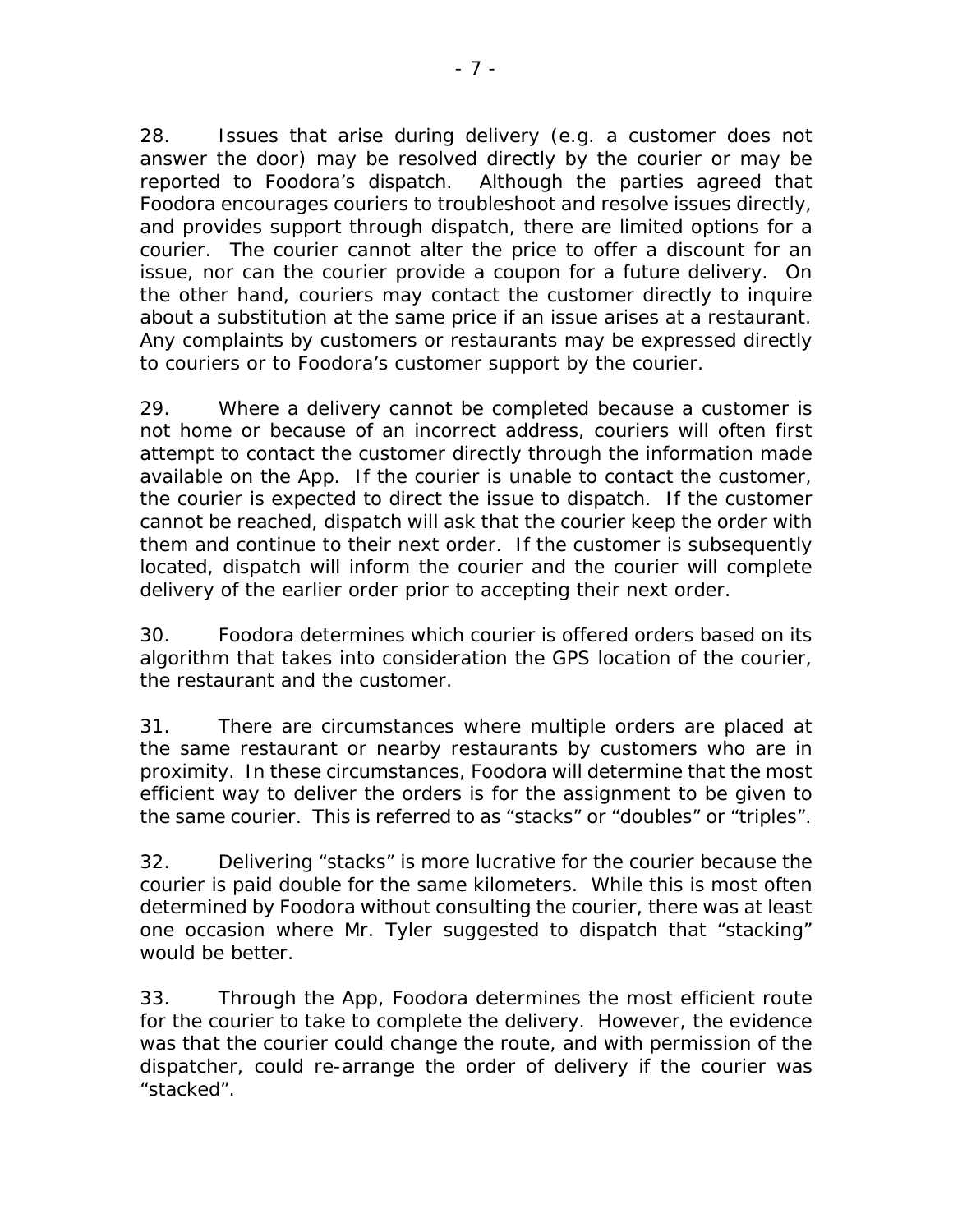#### **Foodora deactivates couriers**

34. According to the Agreed Facts, couriers are contractually obligated to provide services in an efficient, effective, competent and professional manner. Should a courier fail to meet such standards, whether through complaints, no shows, late logins for selected shifts, or similar issues, Foodora retains discretion to take appropriate action. Such action may include a discussion with the courier, changing a courier's scheduling priority or available shift zones for scheduling, or deactivation of their engagement.

35. Foodora has the discretion to activate or deactivate couriers, in accordance with the terms of their agreement. This occurs in several ways. If a courier does not sign up for a shift over a substantial period – the evidence was anywhere from four to six weeks – the courier is deactivated, but not before being given advanced notice. If a courier responds and indicates that they intend to resume services in the future, their account may not be deactivated. Furthermore, if a courier's account has been deactivated for non-use and the courier wishes to resume providing services, the courier may notify Foodora of such and their account may be reactivated at Foodora's discretion. Mr. Paterson also testified that the list of couriers is reviewed on an annual basis to ensure there has been activity. Couriers are deactivated if they were not active during the winter months. This allows Foodora to ensure that there are enough shifts in the summer months when it is less busy.

# **Compensation**

36. Compensation is determined by Foodora in accordance with the contract.

37. Couriers typically receive \$4.50 per order, plus \$1.00 per km between pickup and drop off, as well as any tips or applicable incentives. Couriers may request and negotiate adjustments to kilometer calculations to reflect route challenges or changes, changes to drop off locations, and similar issues. This might occur where there are parades, large outdoor events, or severe weather conditions.

# **Guarantee Zones and Boosts**

38. In order to incentivize couriers in designated zones with lower customer demand, Foodora offers a base level guarantee of compensation equal to \$16.00 per hour, subject to the courier meeting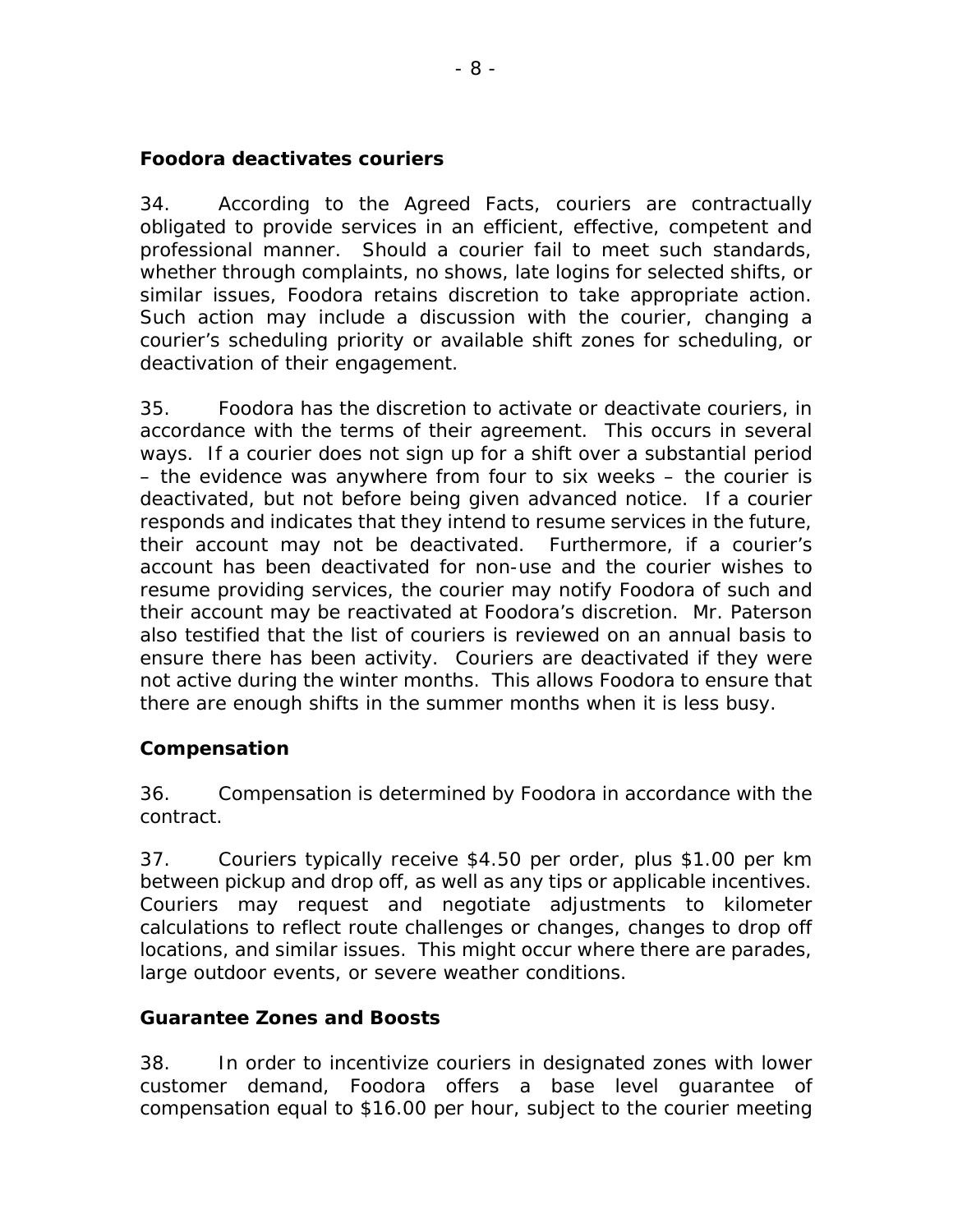established performance metrics (e.g. completing shift, commencing shift on time, completing all deliveries offered while on shift). In such circumstances, Foodora conducts a weekly reconciliation of actual compensation received by the courier (inclusive of tips) against the hours of work performed by the courier at a rate of \$16.00 per hour. Foodora then provides a "top up" payment to ensure that the courier has received compensation equal to a rate of \$16.00 per hour. If a courier fails to meet the required performance metrics, then the courier receives their normal rate without any "top up" payment.

39. Mr. Gonsalves testified that he was permitted to decline orders, but that this would disentitle him from the guarantee of \$16.00 per hour.

40. Occasionally, Foodora offers "boosts" whereby a courier can make more money per delivery should they pick up a shift during peak periods. These premiums are used to try to ensure that Foodora has enough couriers to cover all shifts. The amount and timing of these boosts are solely determined by Foodora.

# **No deductions from couriers**

41. Foodora makes no deductions from courier compensation for tax, employment insurance or Canada Pension Plan purposes. Payment to couriers is processed and transferred through a third-party payment system, VersaPay, on a weekly basis. Couriers are required to maintain a VersaPay account, and payments are accessed by couriers through such a third party.

42. Couriers are not enrolled in any Foodora-sponsored group health benefits. Couriers access WSIB through Foodora. If a courier is injured, they are requested to report their injury to Foodora, however, not all couriers do this. There was no evidence tendered by the parties about access to WSIB benefits or claims that have been made.

# **Spills**

43. Spills are tracked by Foodora via "Spill Reports", which couriers are requested to fill out where an order they are tasked with has spilled. Foodora uses this data to advocate for better containers with restaurants with whom it has a contractual relationship. The parties stipulated the following fact:

> On February 5, 2019, Foodora sent the following weekly announcement to all couriers: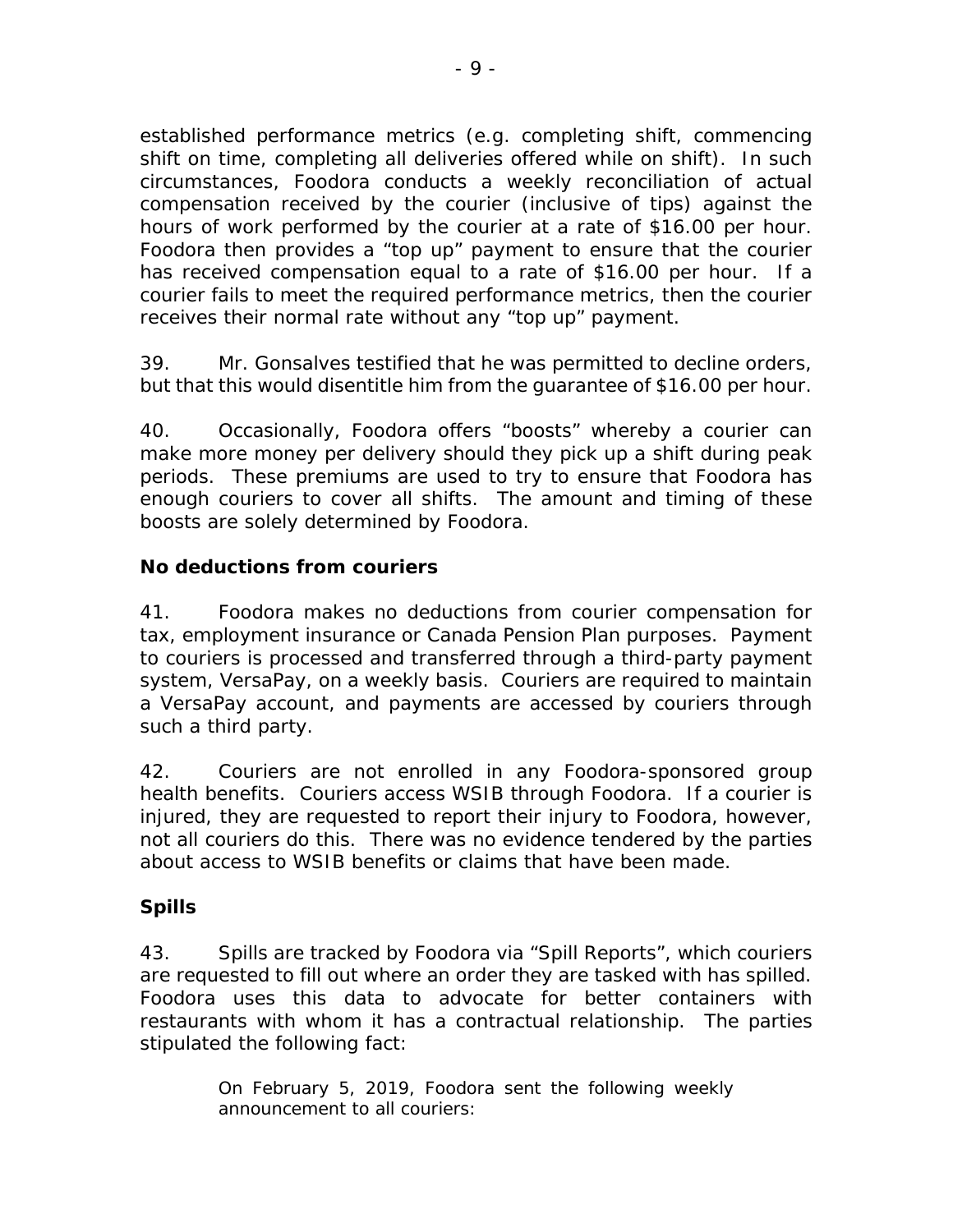SPILLS: In the battle against spilled drinks, we are keeping track of orders that contain leaky containers and spills. By doing this we're hoping to gather enough data to help encourage vendors to use leakproof containers.

TO COMPLETE A SPILL REPORT: Take a picture of the spill and send a message along with the order code to Dispatch

#### **Delays in orders**

44. When an order is not ready for pick up at the expected time, Foodora provides a \$5.00 payment to the courier for each period of twenty minutes the courier waits past the agreed restaurant pick up time. Foodora charges restaurants a penalty for excessive wait times as a disincentive for future delays. The \$5.00 payment provided to couriers is a portion of the penalty imposed by Foodora against the restaurant in question. Couriers are provided with the \$5.00 compensation regardless of whether the restaurant at issue pays any penalty. Dispatch must approve the payment of any compensation and couriers may be required to provide information proving that they are entitled to the compensation.

#### **Other employees of Foodora**

45. Foodora employs employees in a variety of positions, including account managers and customer service employees to perform a host of duties including managing relationships with restaurants, marketing and supporting courier functions through dispatch. Foodora has a team of employees tasked with recruiting new restaurants and a team of employees who are responsible for maintaining relationships with the existing roster of restaurants.

46. The Board heard brief evidence about a pilot project in Ottawa whereby couriers deliver alcohol to customers. The Board was advised that these couriers are treated as employees of Foodora.

#### **Office hours of Foodora**

47. Foodora operates office hours for its Toronto office, during which couriers can attend to ask questions or pick up Foodora branded material. The evidence was that Foodora created the office hours to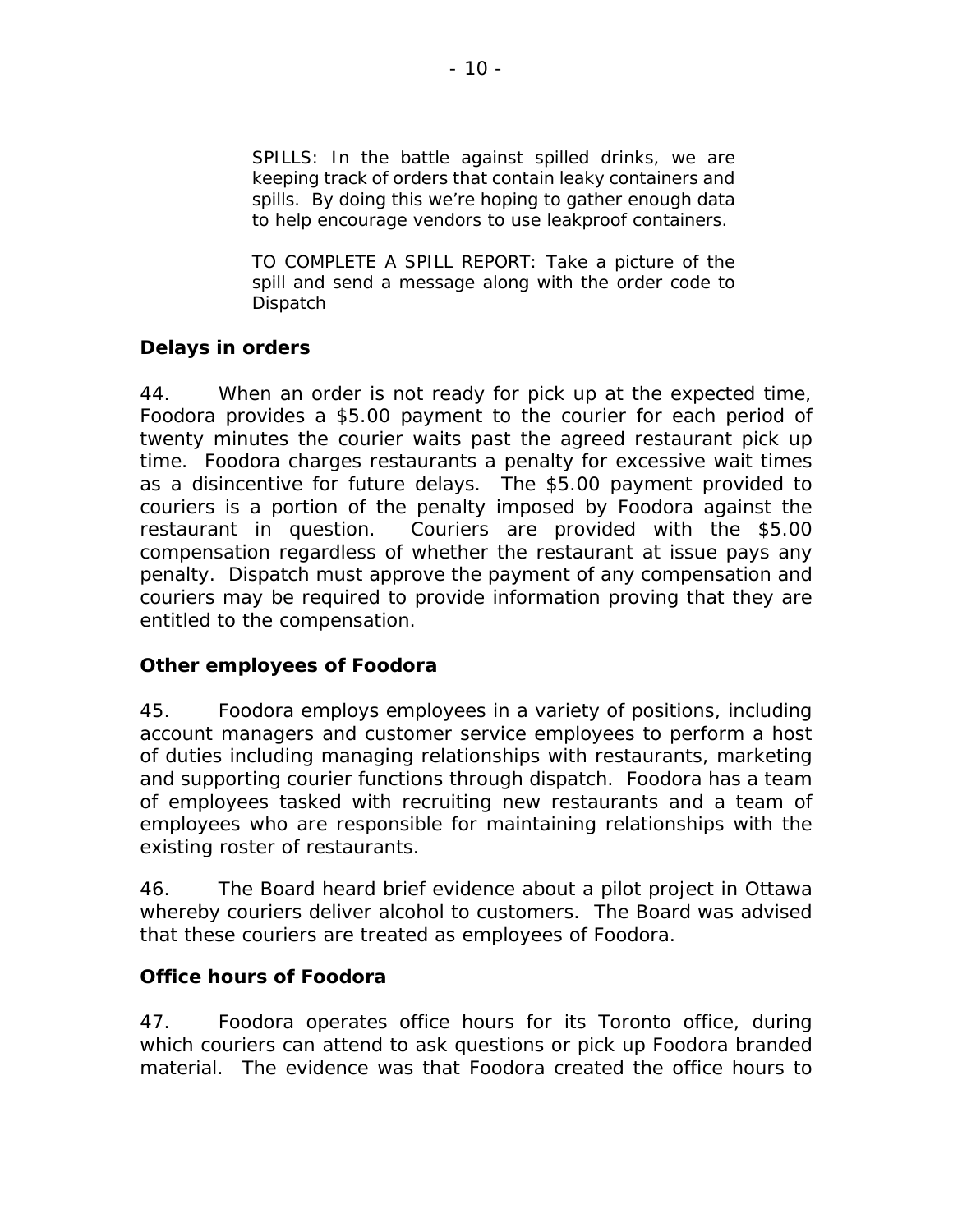provide enough support to couriers at specified times. However, couriers are free to come to the office at any time.

#### **The evidence about couriers performing other work**

48. The parties narrowed the evidence of the couriers to four couriers as it was impractical and unnecessary to call numerous couriers as witnesses. Through these witnesses the Board heard some evidence about their dependency on Foodora for income and economic wellbeing.

49. All four couriers who testified acknowledged that they worked for other courier delivery services and performed other services. It was also apparent from a chart prepared by Foodora that the four witnesses worked on average more shifts for Foodora than other couriers.

50. Mr. Gonsalves worked approximately five shifts per week and earned \$9,595.24 from December 31, 2018 to July 31, 2019. He also worked as a courier for Skip-the-Dishes (a competitor of Foodora) ("Skip") and delivering newspapers for Metroland Media Group. He earned \$7,405.31 from Skip in 2018 and \$2,007.66 from January 1, 2019 to July 31, 2019. He earned \$640.72 from May 9, 2019 to August 12, 2019 delivering newspapers.

51. Mr. Ostos also delivers for DoorDash and UberEats (both competitors of Foodora), in addition to working as a musician. As of July 31, 2019, he had only worked one shift for DoorDash (earning \$28.16). From April 2018 to the end of August 2018, Mr. Ostos earned \$1,1718.15 from UberEats and was unable to work the rest of the year due to an injury. From January 1, 2019 to July 31, 2019, he earned \$3,677.21 from UberEats. During this same period, he earned \$7,063.58 from Foodora, and earned \$19,290.56 from January 1, 2018 to September 2018.

52. Mr. Sopher also delivers for UberEats and earns some income (approximately \$10,000 in each of 2018 and 2019) from his work as a musician/DJ. From March 15, 2019 to August 4, 2019, he earned \$4,361.11 from UberEats. From Foodora, he earned \$16,499 in 2018 and \$5,134.19 from January 1 to August 4, 2019.

53. Mr. Tyler also delivers for Skip and UberEats as well as working at a café. From January 1, 2019 to August 5, 2019, he earned \$1,910.89 from UberEats and had not worked for Skip by July 31, 2019. In 2018, he earned \$8,469.47 from the café and \$3,160.90 between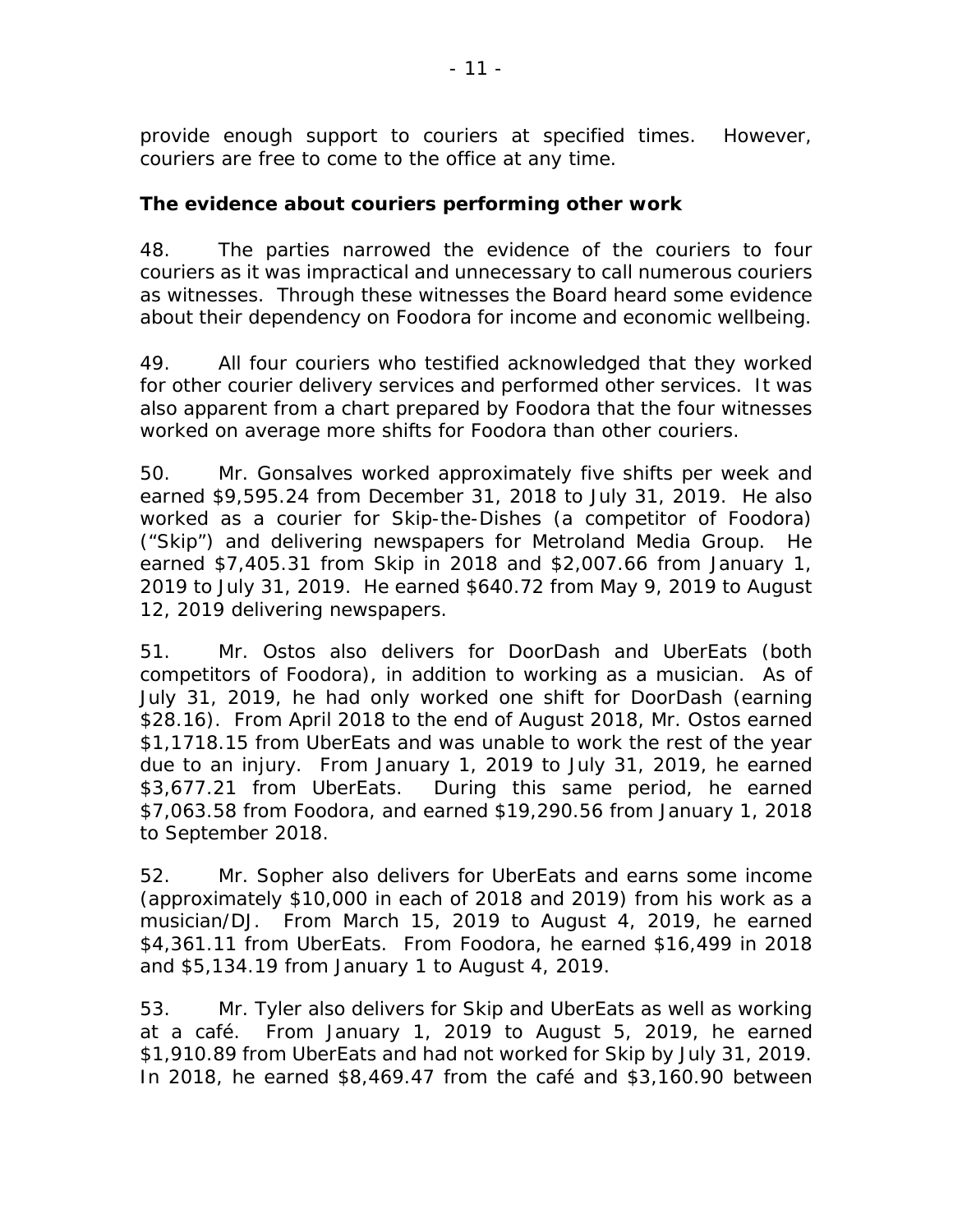January 1, 2019 and July 31, 2019. From Foodora, he earned \$20,190.96 between January 1, 2019 and August 4, 2019.

54. The four representative witnesses all earned an honorarium of \$20.00 per hour from CUPW for time spent during the organizing campaign.

#### **Breaks**

55. Couriers can take a break at any time in their shift by advising dispatch that the courier needs a break. Upon request and approval, the courier is taken offline by dispatch. The Board was shown numerous examples of couriers asking for (and always being granted) breaks for issues with a bike or personal issues. Although some witnesses such as Mr. Tyler suggested that he has been denied a break request, I was not shown any example of the communications with dispatch where this occurred. There does not appear to be a limit on the number of breaks or the duration of breaks taken by couriers. However, in order to be on break and not subject to delivery assignments, the dispatcher must approve the break and put the courier offline.

56. Couriers were also put on break by dispatch if the courier declined an order. While the couriers believed that this was a punitive measure to deter declining orders, Mr. Paterson testified that there was an operational reason for placing the courier on break. He explained that by placing the courier on break, it removed the courier from the queue and therefore avoided a situation where the system reassigned the same order to the courier. At some point, Foodora reduced the mandatory break period from five minutes to one minute.

# **Couriers can ask to be re-dispatched**

57. There were numerous examples of couriers asking dispatch to be reassigned or re-dispatched for various reasons that included both personal reasons (e.g. personal preference) or operational (e.g. courier felt it was more efficient to not end shift or delivery in a particular area) Similarly, if a courier did not want to work in a particular area, or did not want to make a delivery to a particular area, the courier can make such a request to dispatch. The evidence was that such requests were usually, if not always, granted. However, the couriers who testified were consistent in their understanding that they needed permission from dispatch to not work in specific areas or deliver to specific areas. They were not permitted to ignore assignment of deliveries.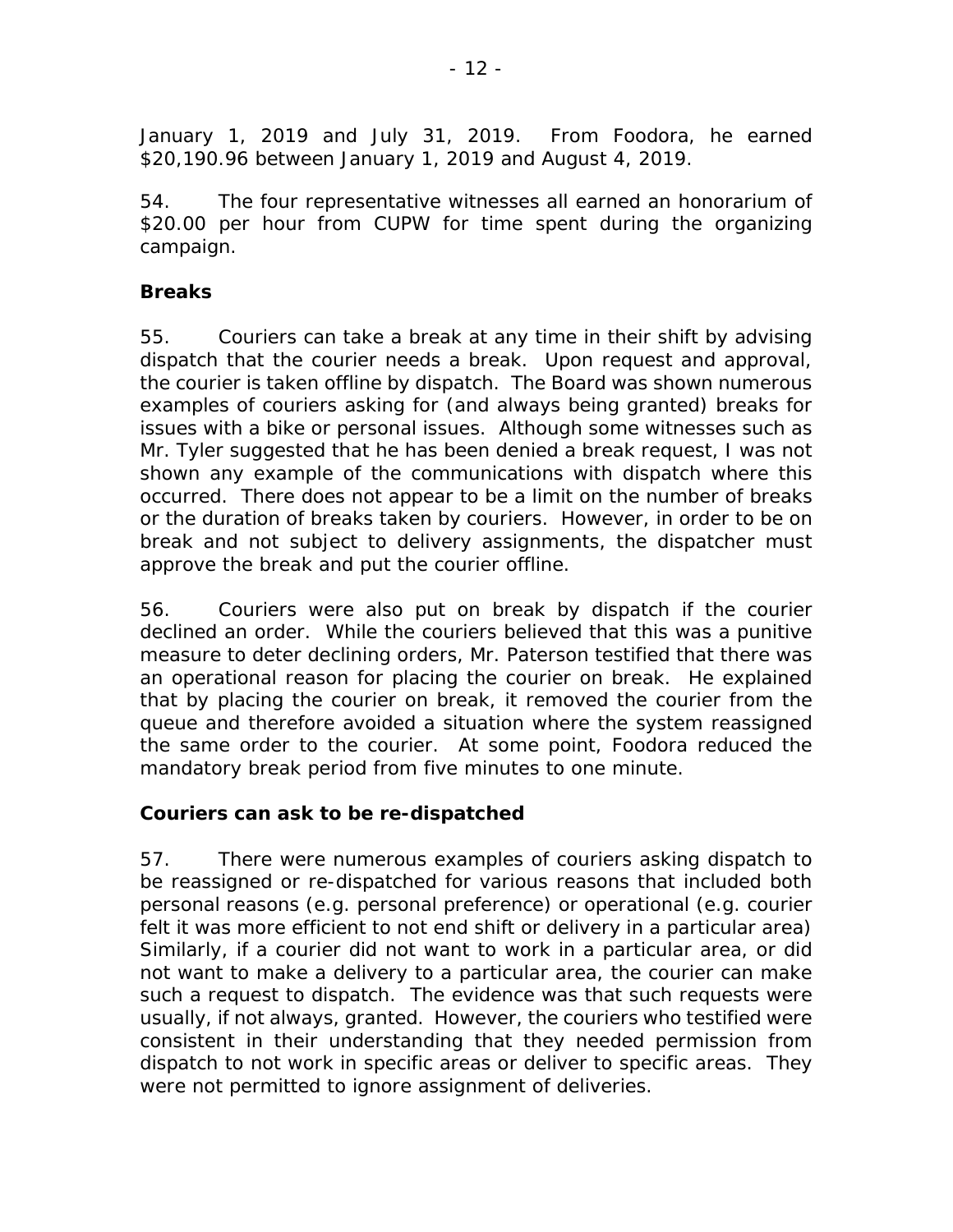#### **Changes to start times, end times and new shifts**

58. As explained earlier, couriers select shifts to work based on the shift schedule provided by Foodora. Once a courier signs up for a shift, the courier is expected to work the shift or find a substitute. If the courier wishes to start early, start late, leave early or work late on the shift, the courier must secure permission from dispatch.

59. The Board was shown numerous examples where the couriers made such requests to dispatch and were provided with a response to their request. It seems apparent that the response from dispatch was based on demand, anticipated or actual, at the time the request was made. Similarly, there were times when the dispatcher invited the courier to work longer than the stipulated shift and the courier was free to accept or decline without repercussion.

60. On the occasion when the courier sought to end their shift early, dispatch almost always granted the request. While dispatch might encourage the courier to stay, it was clear that the courier's request would almost always be granted. However, Mr. Tyler explained that he rarely asked to leave early or to create a shift for him unless he knew the circumstances allowed for such a request.

# **Strike notices**

61. Dispatchers record problems with couriers in a Rider Feedback Form that was also referred to as a Strike Log. The Rider Management Team reviews the Strike Log and follows up with the courier when deemed necessary. Such issues include refusal to accept an order, refusal or repeated failure to indicate on the App that a delivery was complete, being late for shift, or engaging in inappropriate communications.

62. The expectations for how and when dispatchers record strikes are set out in the Logistics Guide. The Logistics Guide was described by Mr. Boyko as a "training guide" or "best practices guide" that is available online for dispatchers. Mr. Boyko authored parts of the Logistics Guide and explained that it was approved by his superiors.

63. There are three types of strikes: Low, Medium and High. I will briefly set out the types of strikes that are available for dispatchers to issue against couriers. I will go into greater detail when I explain how this demonstrates the level of control Foodora has over the couriers.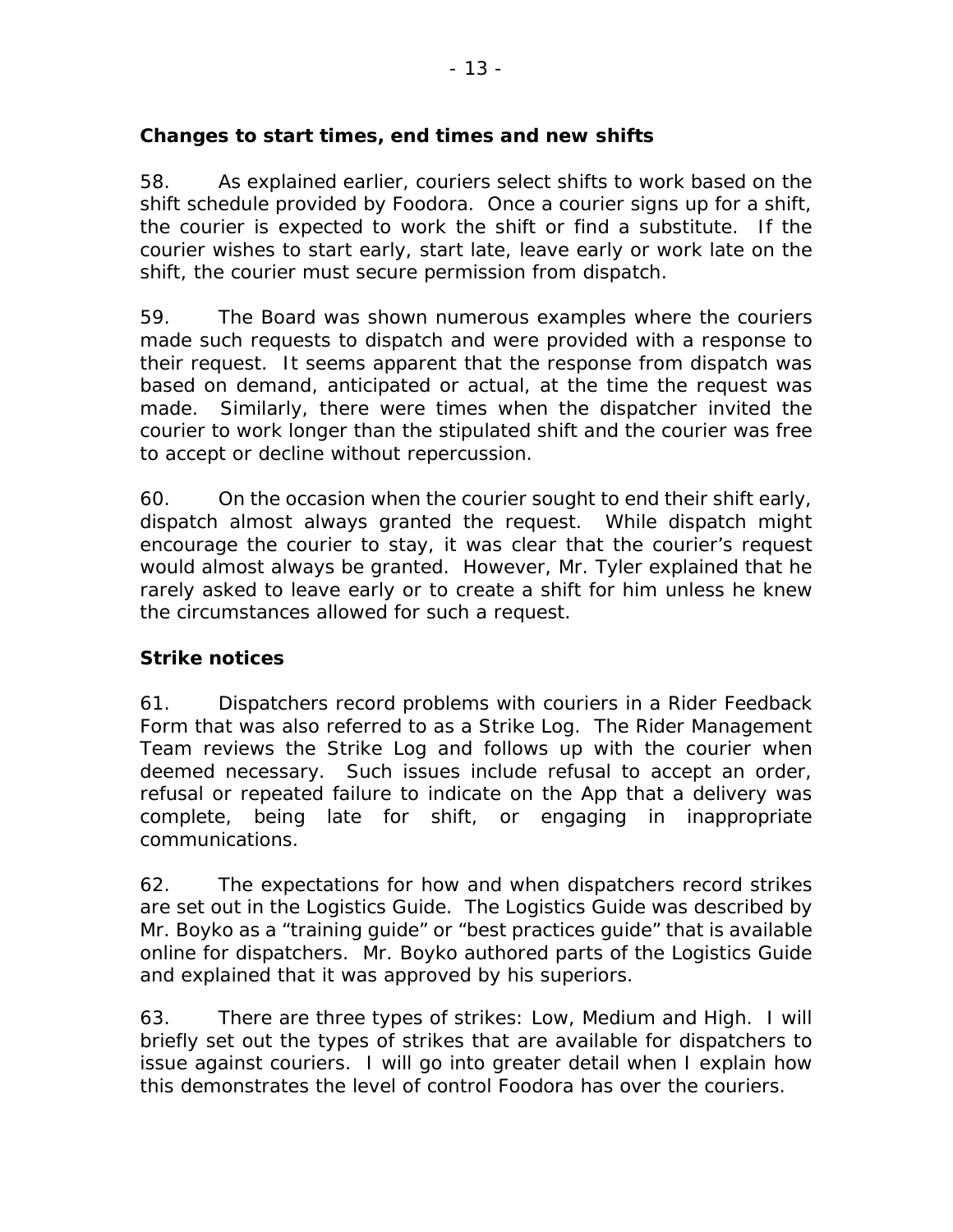64. A low strike is to be issued in the following circumstances: App mis-clicks (a mistake by the courier) that are not immediately reported to dispatch; unreasonable re-dispatches (when the courier asks for an order to be reassigned); leaving in the middle of a shift without asking; poor food handling; purposely delaying order; poor conduct with dispatch; signing in as the wrong vehicle type; wrong order delivered/picked up.

65. Couriers are advised to issue medium strikes in "…situations that are severe enough that is clearly a courier not following procedure and negatively impacting [an] order". This applies when blame can be attributed to the courier, not the restaurant or customer. These situations are listed as follows: "Not following a reasonable unreachable procedure and severely impacting delivery; refusing order after pick-up; disappear mid-shift in understaff/key zone with zero explanation; obvious pickup of incorrect food; inappropriate communication with customer; spillage (obvious negligence); attempting to work without adequate equipment; refusing orders/to move locations within a guarantee zone; signing in then immediately being unable to work; refusing to accept or decline an order".

66. The Logistics Guide states that High Strikes are "…reserved for situations which require immediate follow up from Rider Management and will result in some form of RM feedback to the courier". These are described as follows: criminal issues (e.g. assault, thefts); threatening dispatch; severe negligence and refusal to do due diligence; harassment; and refusing an order after pickup – repeat occurrence. The Guide further directs a dispatcher to assign a high strike to the courier when the following circumstances are present "…took food, never gave to customer; disappearing mid-shift for closing shift or highleverage hours; GPS spoofing to avoid receiving orders; completely unexplained delays of 30+ minutes or more on an order; running multiple delivery platforms where the quality of Foodora orders is negatively impacted."

67. Couriers who received strikes jeopardized their priority status and thus their access to preferred shifts.

68. There were times (albeit few) when dispatch unilaterally ended a courier's shift before it was scheduled to end. Mr. Tyler's declaration indicates that this occurred to him.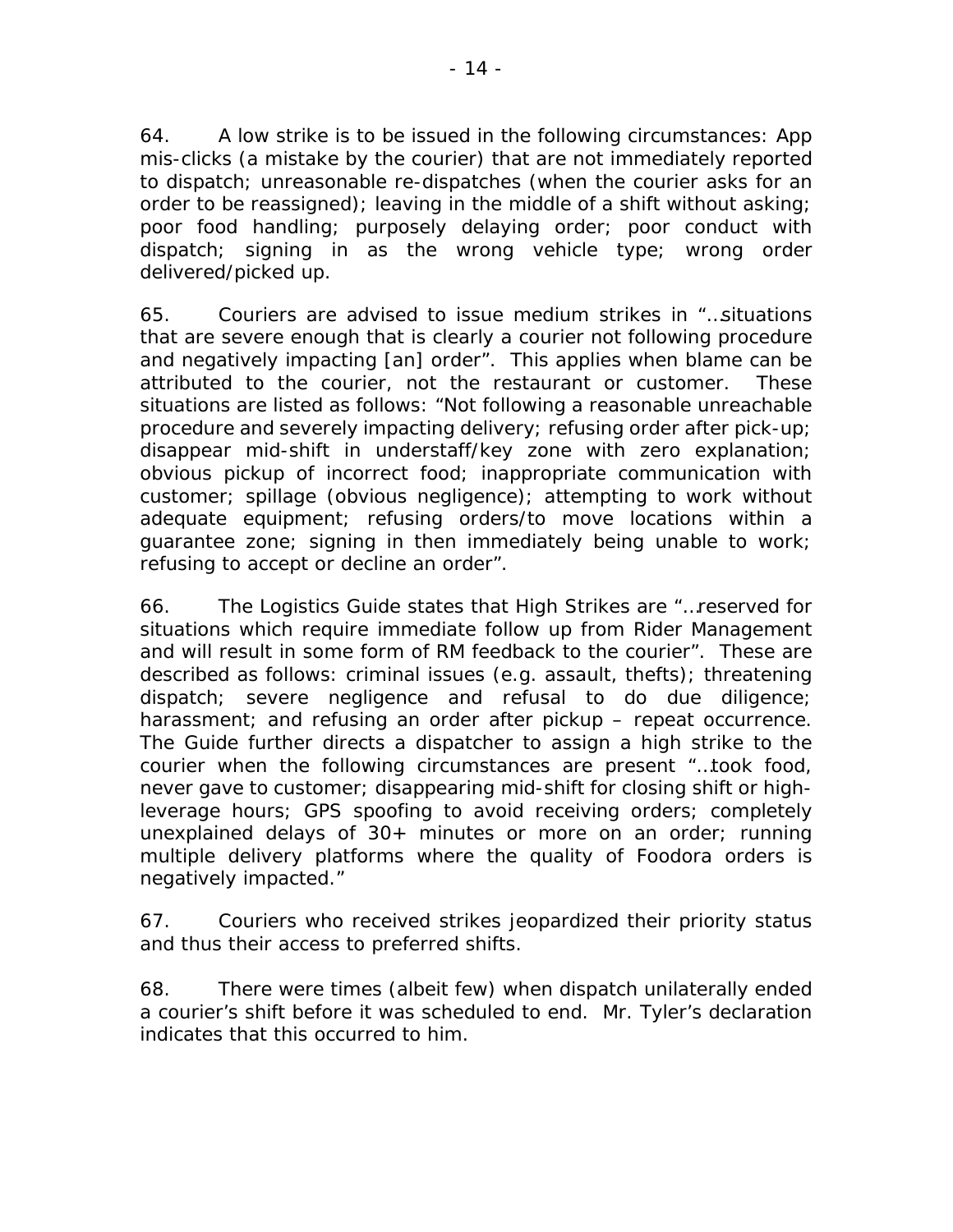# **Dual apping**

69. There was extensive, albeit inconsistent, evidence about dual apping. Dual apping occurs when a courier is working for Foodora and simultaneously logs in with UberEats, for example, to make deliveries. The courier is essentially juggling both delivery services at the same time.

70. For some time, Foodora prohibited dual apping. However, in spring 2019 it changed its position to allow dual apping provided it did not interfere with the service delivery standards of the couriers on shift.

71. As was apparent from the evidence, it is to the couriers' advantage to dual app since the courier, while on shift with Foodora, can easily log on to UberEats to see what that service is paying for deliveries. The Board heard evidence that other delivery services occasionally paid more than Foodora, and thus made deliveries for the other service more attractive.

72. Mr. Tyler testified that he was unaware that he was permitted to engage in dual apping. He acknowledged that he engaged in the practice, but was careful not to alert dispatch. It was his understanding that dispatch monitored his movements and would be able to detect a travel pattern that suggested that he was delivering for another service. There was one example when he told dispatch he was checking the UberEats App, but he explained that he did so to check his internet connection. Mr. Tyler's evidence was that he was uncomfortable telling Foodora that he was working for both Foodora and UberEats at the same time.

73. Mr. Ostos acknowledged that he engaged in dual apping, but kept this practice secret from Foodora out of fear of consequences. During cross-examination, Mr. Ostos candidly acknowledged if a restaurant preparing a Foodora order was delayed for 20 minutes or more (for which he earned a \$5.00 payment), he would occasionally make deliveries for UberEats during the waiting period. He was presented with a comparison of Foodora and UberEats delivery records showing this practice. Mr. Ostos testified that if he was caught by Foodora he believed that he would be disciplined. However, as an experienced courier, he understood what he could deliver for UberEats in a short timeframe and avoid detection from Foodora.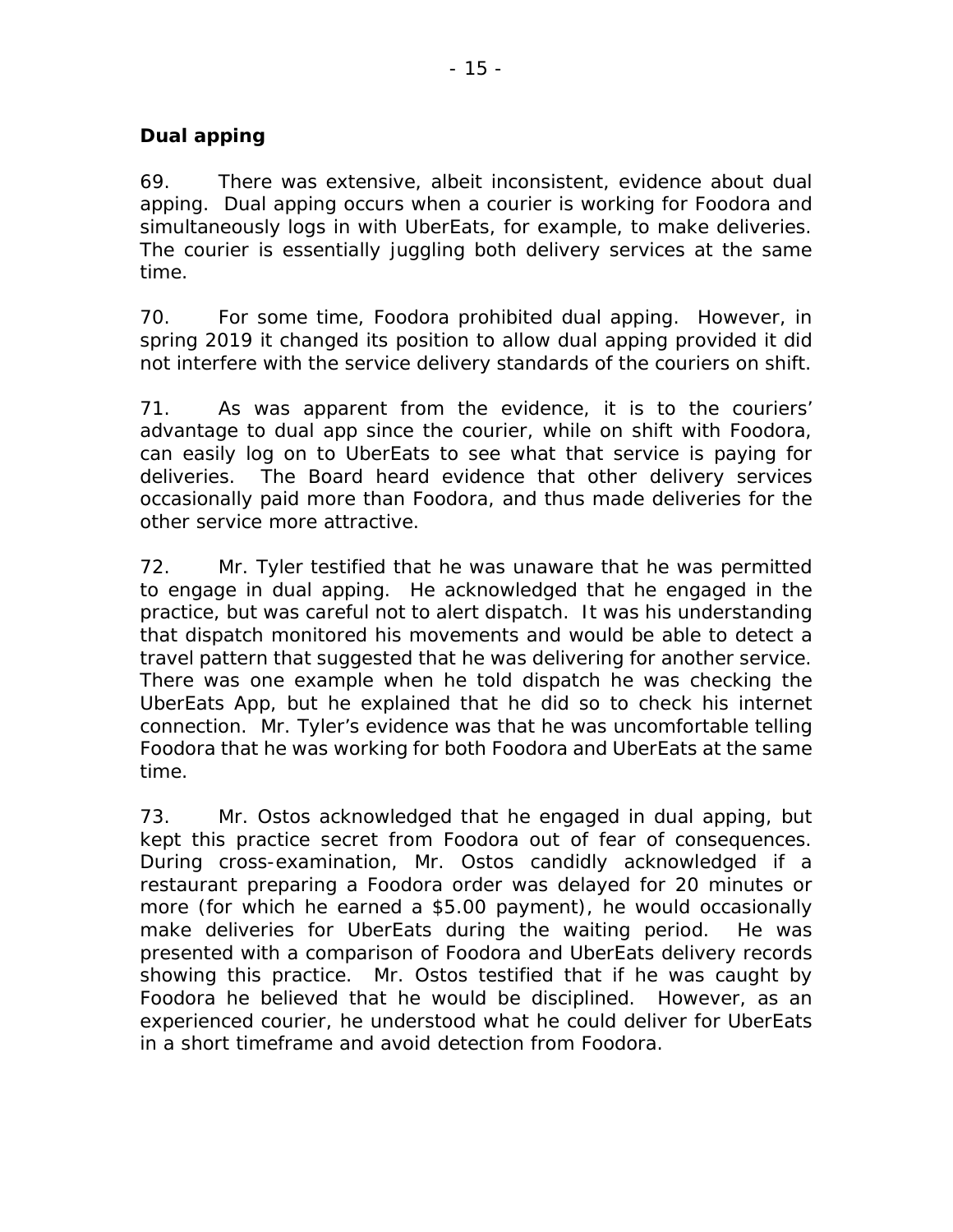#### **ANALYSIS**

74. The Board is tasked with determining whether Foodora couriers are dependent contractors within the meaning of the Act.

75. In their submissions, the parties made reference to the following authorities: *Abdo Contracting Company Ltd*., 1977 CanLII 422 (ON LRB); *Nelson Crushed Stone*, 1977 CanLII 409 (ON LRB); *Indusmin Limited*, 1977 CanLII 520 (ON LRB); *Canadian Fuel Marketers Group, Inc.*, 1978 CanLII 593 (ON LRB); *Blue Line Taxi Co. Limited*, 1979 CanLII 950 (ON LRB); *A. Cupido Haulage Limited*, 1980 CanLII 748 (ON LRB); *Niagara Veteran Taxi*, 1981 CanLII 958 (ON LRB); *Algonquin Tavern*, 1981 CanLII 812 (ON LRB); *Journal LeDroit*, 1985 CanLII 1047 (ON LRB); *Cradleship Creche of Metropolitan Toronto*, 1986 CanLII 1397 (ON LRB); *Hamilton Yellow Cab Company Limited*, 1987 CanLII 3130 (ON LRB); *Carpino Carpentry Ltd*., 1991 CanLII 6081 (ON LRB); *Diamond Taxicab Association (Toronto) Limited*, 1992 CanLII 6786 (ON LRB); *Huntsville District Memorial Hospital (Algonquin Health Services)*, 1998 CanLII 18261 (ON LRB); *Rizzo & Rizzo Shoes Ltd. (Re)*, 1998 CanLII 837 (SCC); *Toronto Star Newspapers Ltd.*, 2001 CanLII 6537 (ON LRB); *Ian Dejordan c.o.b. IDM Refinishing*, 2003 CanLII 6526 (ON LRB); *Excel Forest Products Ltd*., 2004 CanLII 3224 (ON LRB); *Gateway Delivery Ltd*., 2004 CanLII 33775 (ON LRB); *Torbear Contracting Inc*., 2005 CanLII 35124 (ON LRB); *Greater Essex County District School Board*, 2010 CanLII 47130 (ON LRB); *Hamilton Cab*, 2011.CanLII 7282 (ON LRB); *Blue Line Transportation Ltd*., 2012 CanLII 38608 (ON LRB); *Royal Tek Stucco Ltd*., 2012 CanLII 4761 (ON LRB); *Timothy Ronald Spicer o/a T&R Construction*, 2017 CanLII 14550 (ON LRB); *Gates of Humber Ridge Inc*., 2017 CanLII 60996 (ON LRB); *Superior Sand, Gravel & Supplies Ltd*., 1978 CanLII 467 (ON LRB); *Sherman Sand and Gravel Ltd*., 1978 CanLII 563 (ON LRB); *Egg Films Inc*, 2012 NSLB 120 (CanLII); *Egg Films Inc. v. Nova Scotia (Labour Board)*, 2014 NSCA 33 (CanLII); Peter Barnacle, Michael Lynk & Roderick Wood, *Employment Law in Canada*, 4th ed, vol 1, loose-leaf (Markham, Ont: LexisNexis Canada, 2005); Sopinka, Lederman and Bryant, *The Law of Evidence in Canada*, 2nd ed (LexisNexis Canada Inc., 1999); *Canada Post Corporation v Canadian Union of Postal Workers*, 2016 CanLII 79621 (CA LA); *Canada Post Corporation v. Canadian Union of Postal Workers*, 2019 ONCA 476 (CanLII); *Craftwood Construction Co. Ltd*., 1980 CanLII 940; *The Citizen*, 1985 CanLII 990; *Atway Transport Inc*., 1989 CanLII 3245; *Ajax/Pickering News Advertiser*, 1993 CanLII 7838; *Thurston v Ontario (Children's Lawyer)*, 2019 ONCA 640 (CanLII).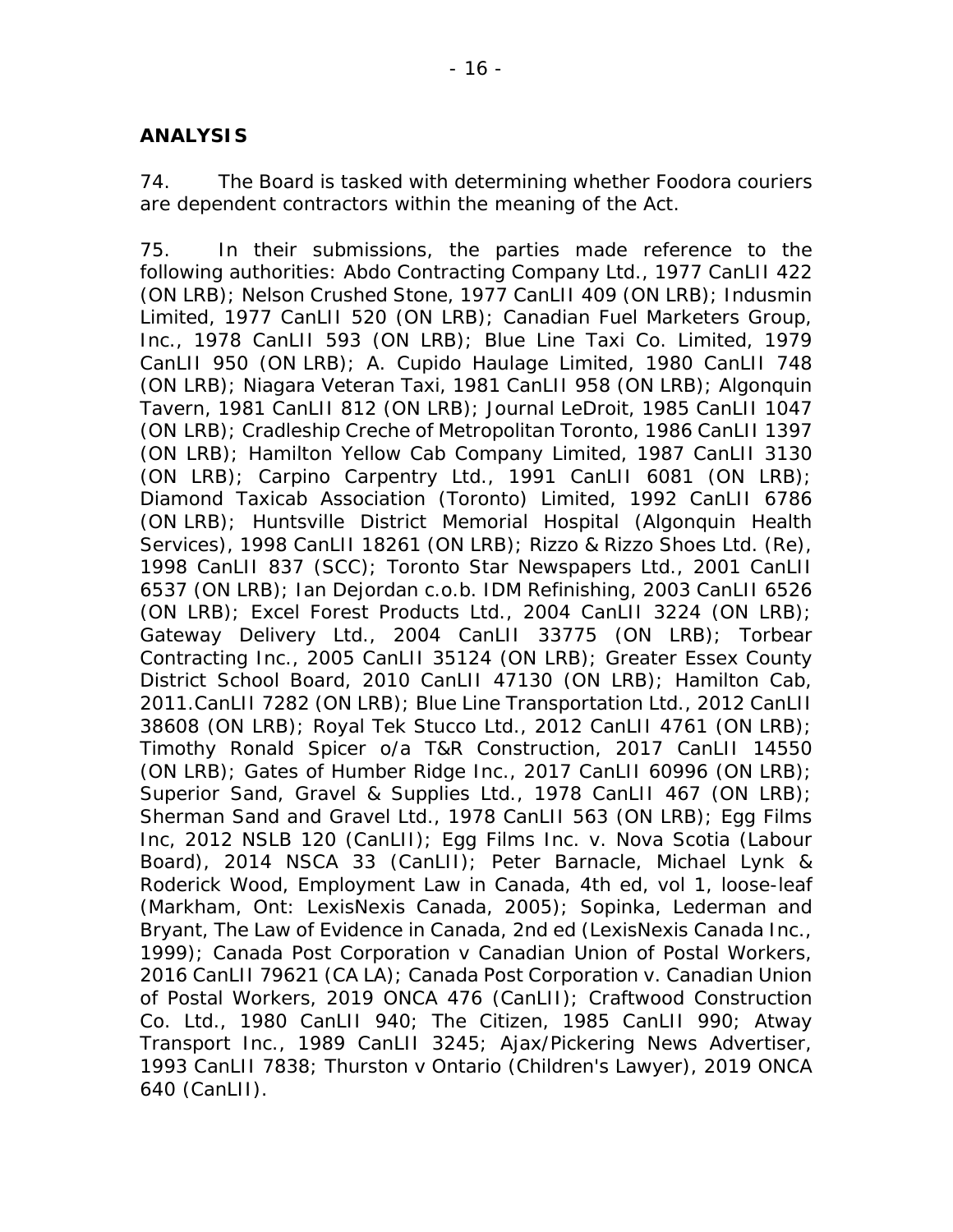76. As I observed at the outset of this decision, the origin of "dependent contractor" in Canadian legal scholarship can be traced to a scholarly article written by Professor Harry Arthurs (see footnote 1) where he proposed the category of "dependent contractor" as an intermediary between, at one end of the spectrum, an employee, and at the other end, the independent contractor. Professor Arthurs argued that dependent contractors ought to have access to the collective bargaining regime.

77. Ultimately, the concept of dependent contractor was adopted and defined by the Ontario Legislature in 1975, in what is now section 1(1) of the Act. That section reads as follows:

> "dependent contractor" means a person, whether or not employed under a contract of employment, and whether or not furnishing tools, vehicles, equipment, machinery, material, or any other thing owned by the dependent contractor, who performs work or services for another person for compensation or reward on such terms and conditions that the dependent contractor is in a position of economic dependence upon, and under an obligation to perform duties for, that person more closely resembling the relationship of an employee than that of an independent contractor.

78. It is clear from this definition that individuals *may* be entitled to collective bargaining even if they are not employed under a contract of employment – that is, even if they would not be considered employees at common law.

79. The Act stipulates that an employee under the Act includes a dependent contractor:

"employee" includes a dependent contractor

80. The Board's historical analysis of dependent contractor status was set out in *Toronto Star, supra*. It is not necessary to reproduce that jurisprudence in this decision. Suffice it to say that the Board has examined iterations of work relationships to determine whether the individuals look more like employees or independent contractors. While the industries have varied (e.g. trucking, couriers, taxi drivers, construction), the essential question for the Board has always been: do these individuals more closely resemble the relationship of an employee or that of an independent contractor? This is a comparative analysis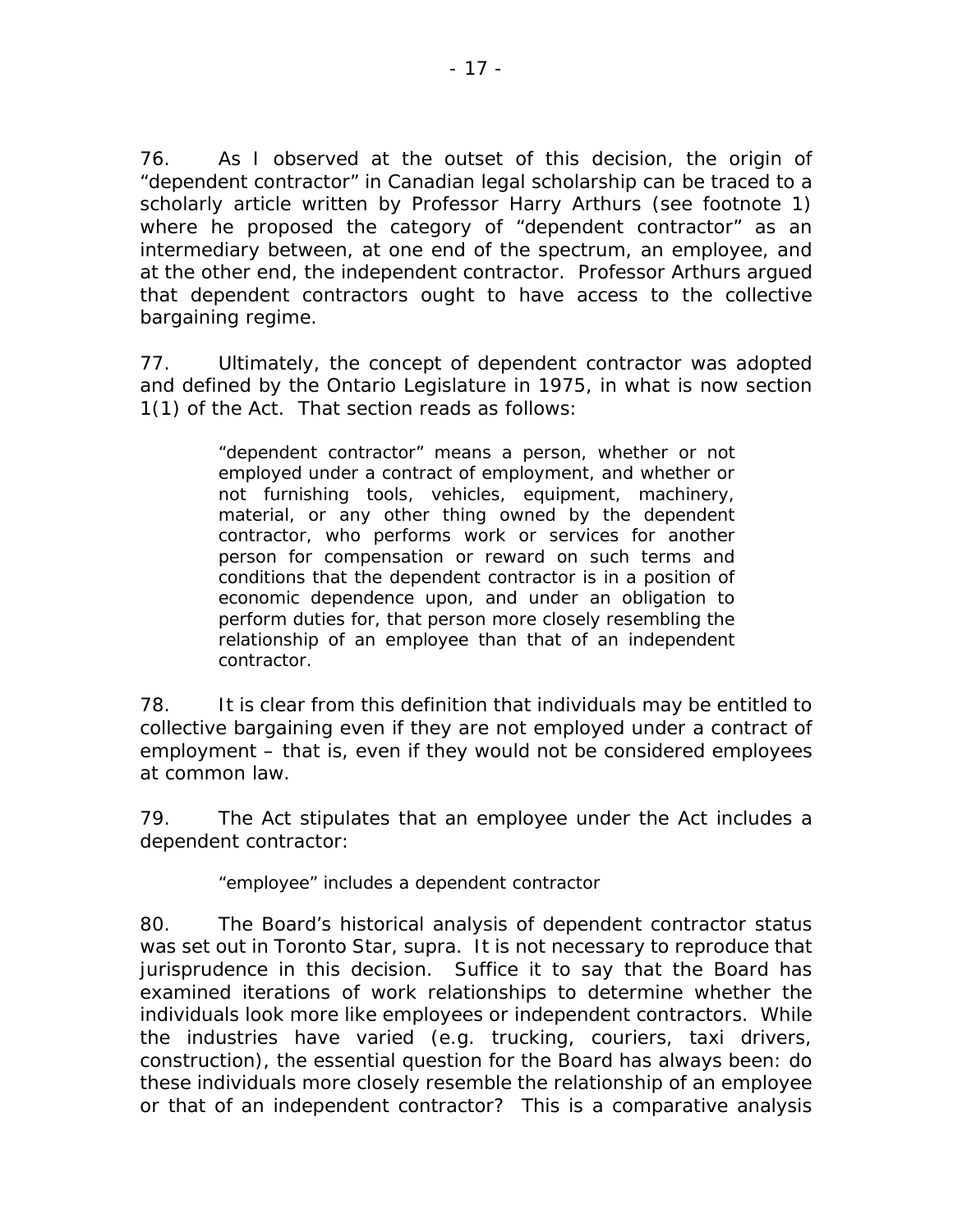that focuses on a range of factors in the labour relations context. It has always been, and continues to be, a factual determination.

81. The seminal case, which was the focus of the parties' arguments is *Algonquin Tavern, supra*. In that case, the Board had to determine whether burlesque entertainers were dependent contractors. After reviewing the various frameworks used by the courts and tribunals in Canada and the United States to make such a determination, the Board identified relevant factors that were useful to the analysis, none of which were determinative and all of which had surfaced, at some point, in the Canadian and American jurisprudence. The Board has consistently returned to these factors when examining whether an individual or group of individuals are acting as dependent contractors or independent contractors.

82. Over the years, the Board has observed that the factors set out in *Algonquin Tavern, supra* often overlap. No single factor is determinative and not all factors are applicable in every case. In this respect, it is very much a fact-based inquiry.

83. As the parties focused their arguments on these factors, I find it helpful to analyze the evidence of this case along this framework.

# **The use of, or right to use substitutes**

84. As the Board has said in previous decisions, it is inconsistent with an employment relationship if the individual is able to fulfill the work obligation with someone else's labour and skill.

85. Couriers do not use substitutes. The evidence of the representative witnesses was consistent in that substitutes were not used, nor were they permitted.

86. The evidence of Mr. Paterson was that Foodora required couriers to sign up with Foodora through the App for safety and security purposes. He explained that the company was concerned about releasing addresses, buzz codes, and other personal information of its customers to individuals who were strangers to Foodora. He also explained that when dealing with the safety of its couriers, Foodora needed to know who was on the road and making deliveries for the company in case there were accidents or incidents on the road. Mr. Paterson tried to temper this evidence by suggesting there could be an occasion where he might approve the use of the substitute. However,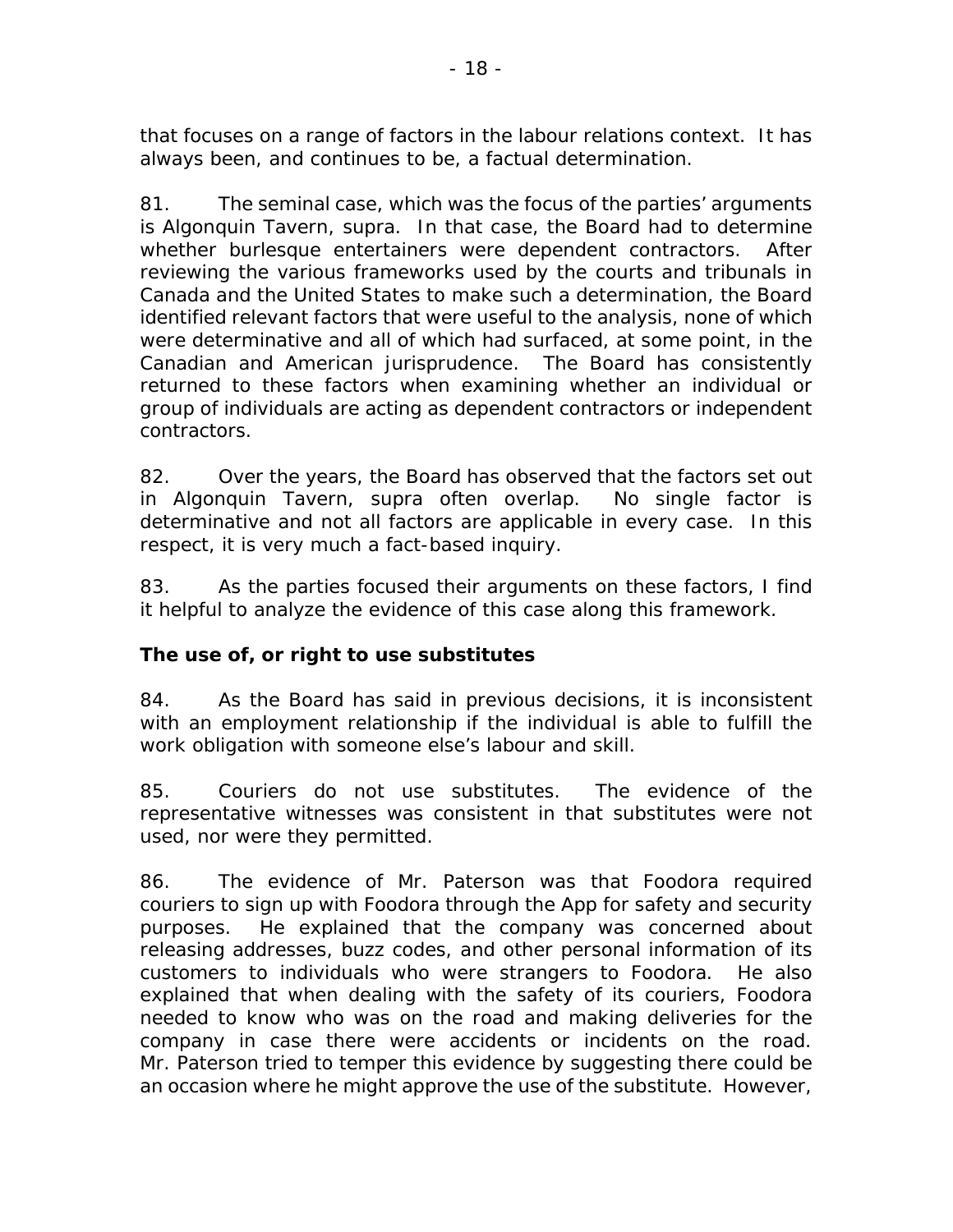it was uncontested that this had never occurred, and Mr. Paterson could not be specific about circumstances when this might occur.

87. The contract prepared by Foodora does not contemplate the use of substitutes. Moreover, Foodora's business is not structured in a way that allows a courier to subcontract the delivery services to substitutes. The use of the App is personalized to the registered user.

88. There were two emails entered as exhibits that terminated a courier's services for using substitutes. In an email dated May 9, 2017, Mr. Paterson informed a courier that "…It's inappropriate to share accounts to setup a person for deliveries who has not first been screened and approved by our recruiting team." In an email dated May 10, 2019, a Rider Fleet Manager terminated a courier's services for, among other things, account fraud. When the courier asked for clarification, the manager wrote, "After completing an order, you sent an inappropriate text message to the customer. The number used to text message the customer was connected to another account under the name of Dorian Pergjoka."

89. Another element to the use of substitutes is the ability to give away shifts. Foodora does not allow direct swaps of shifts. According to the Rider Guide, if a courier provides more than 24 hours' notice that the individual cannot make a shift, that shift goes into a shift pool for other couriers to accept. If the courier requests a shift swap with less than 24 hours' notice and that shift is not picked up by another courier, it is treated by Foodora as a "no show". The courier also has an option of providing reasons to the manager with a request to not count the missed shift as a "no show". The manager has the discretion to grant the request. I will explain the consequences of a "no show" in greater detail later.

90. Several conclusions flow from the evidence about the prohibition against using substitutes. First, it is apparent that the identity of the courier is important to Foodora's business. For reasons of safety and security of its customers and couriers, Foodora needs to know who is delivering food to its customers. Second, Foodora has a system of controls – scheduling, restrictions on shift swaps, processes for requesting absences – to ensure that it knows which couriers are delivering to its customers, the precise time of those deliveries, and any reason for disruption. The deliveries are not mere economic units that can be passed on to friends, subordinates or family members (as was the case in *Toronto Star, supra*). Rather, the reliable and timely delivery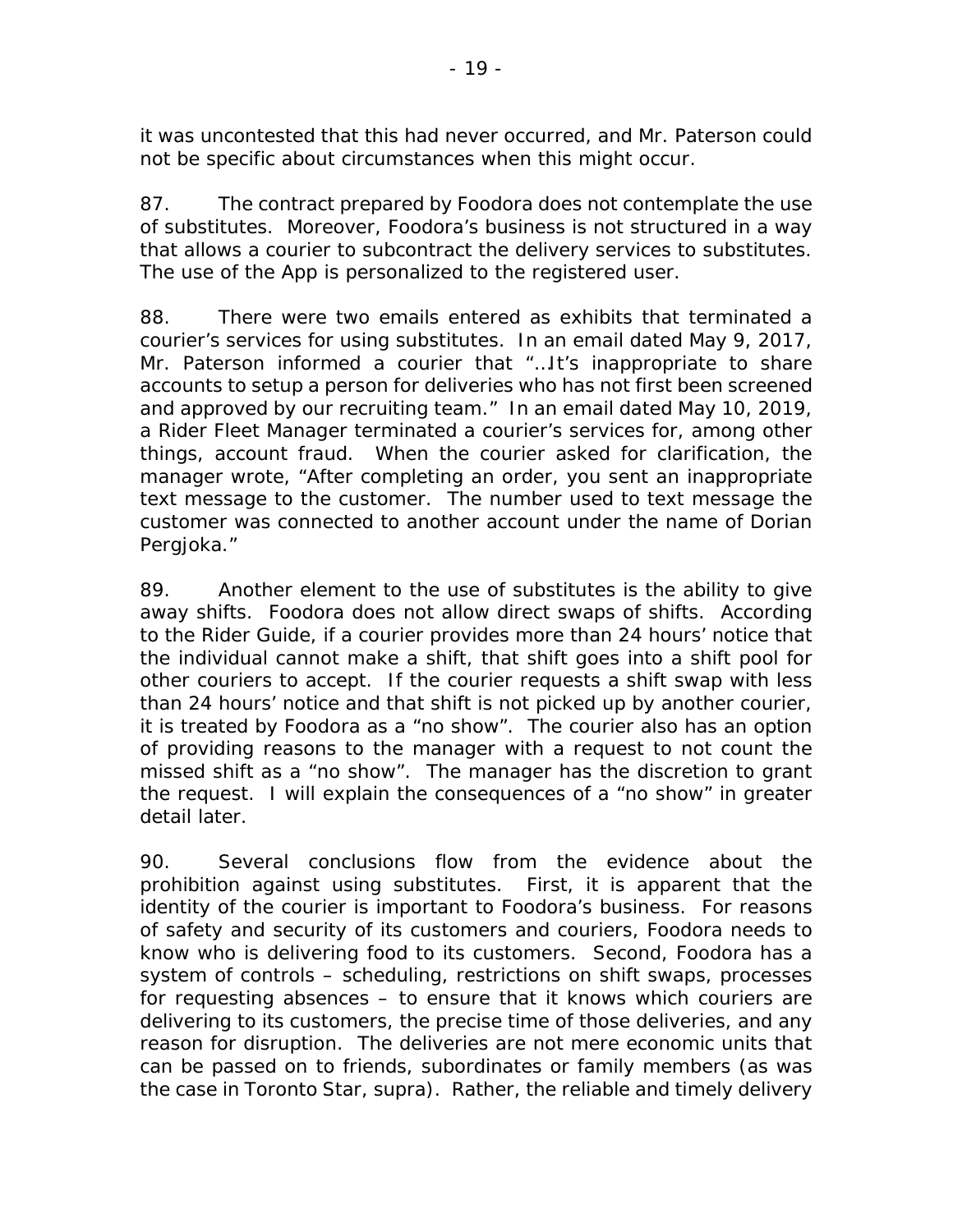of the food is so important to Foodora's business that it must closely monitor the actions of the couriers and cannot risk losing such control through the use of substitutes.

91. The restrictions on the use of substitutes strongly resembles an employment relationship rather than an independent contractor relationship. Unlike a plumber or electrician, for example, who might use a helper or a substitute to lighten the workload or increase profitability, the courier is limited by Foodora to his own skill and labour, much like an employee is limited in a traditional employment relationship. Thus, this factor favours a conclusion that Foodora couriers are working as dependent contractors.

#### **Ownership of instrumentalities, tools, equipment, appliances, or the supply of materials**

92. The statutory definition stipulates that a person can be a dependent contractor even if he owns the tools used to perform the work. Typically, in construction cases, individuals who have been found to be dependent contractors have owned such tools as a van. Thus, the ownership of tools is not a significant factor in the analysis, although it is a factor to be considered.

93. Foodora couriers provide some tools without any input by Foodora: bicycles, helmets, and in some cases, cars. The courier is responsible for the maintenance and repair of these tools.

94. Several tools are provided by the courier, but under specific instruction by Foodora: a delivery bag that must meet specific dimensions; a smart phone that is GPS enabled with a data plan. Foodora argued that, along with the maintenance and repair costs, these tools constituted an investment by the couriers into the business.

95. An important tool provided by Foodora is the App (and the software and algorithms that support the App), which is regularly updated by Foodora.

96. Foodora argued that the Board has not prioritized the value of tools in other cases. I am not persuaded by this point. First, there was no evidence about whether the couriers purchased the bicycle and smart phone for the sole purpose of making deliveries. It seems highly unlikely that these items were purchased exclusively for Foodora work or courier work in general. But, I need not draw any conclusion about those "tools" since the most significant tool is the App. The Board cannot ignore the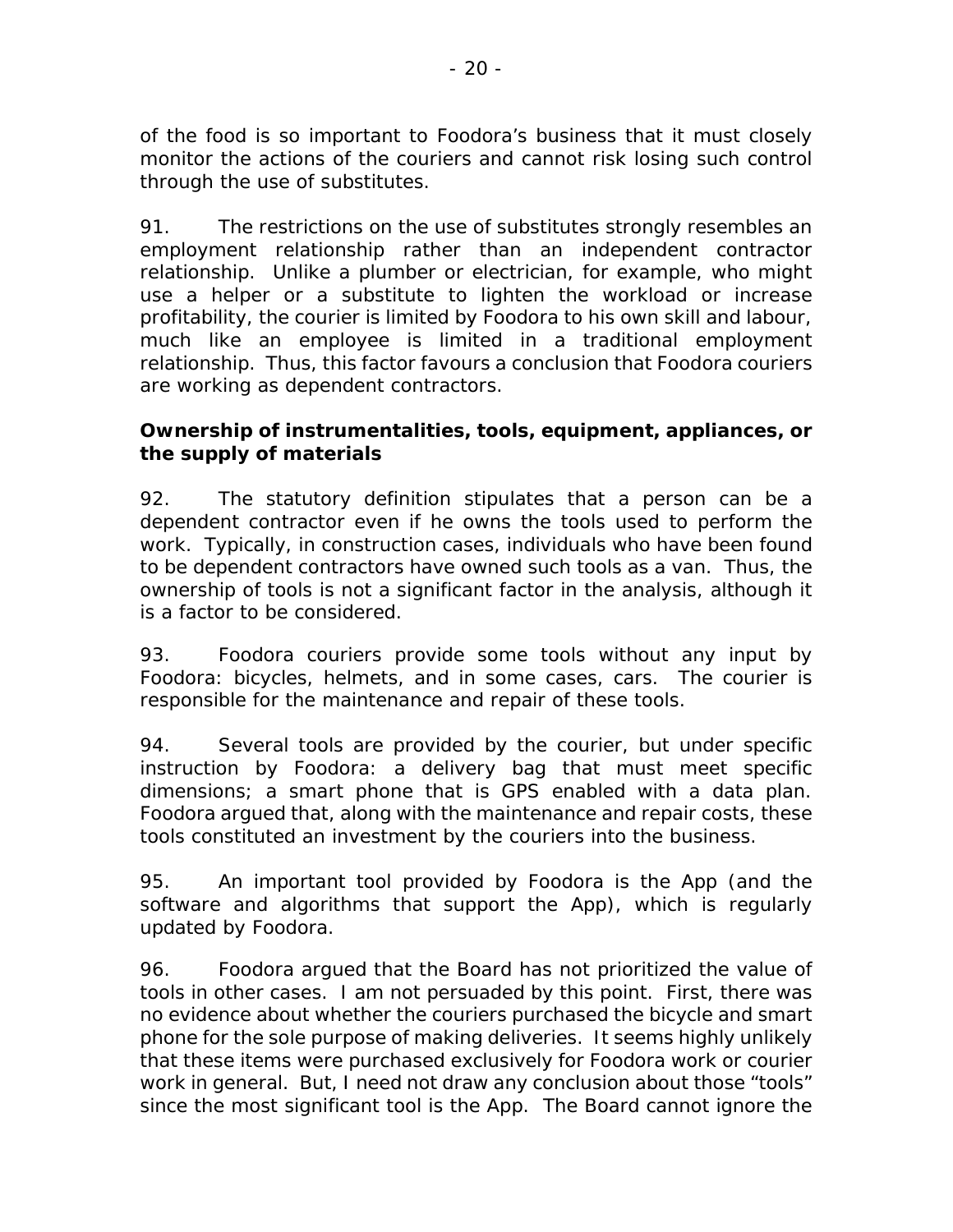significant disparity in the importance of the tools to the delivery of food. Just as the Board would not treat a shovel brought by the employee to the job site as equivalent to the backhoe provided by the contractor, the Board cannot treat the App as an equivalent to the bicycle and smart phone.

97. The software developed and owned by Foodora in the form of an App is the lynchpin in the process to deliver food. It is the mechanism that allows a customer to place an order, for the restaurant to receive the order, and for an algorithm to assign the delivery to the courier. Through the App, Foodora controls payment by the customer, makes payment to the restaurant, and calculates the amount earned (including tips) by the courier.

98. The App also allows Foodora (not the courier) to generate customer lists and information; an inventory of restaurant customers; and goodwill and brand recognition. The App as a tool enables Foodora to continually develop and grow its business. This is not available to the courier who performs the service as determined by Foodora through the App.

99. While the courier must invest in some of these tools by deciding how much to spend on a bicycle or car, the investment need for the App is the single most important part of the system. If Foodora makes a decision about the App – whether it is to make an improvement or find an efficiency – that decision can directly impact the profit/loss of the enterprise. While the tools used to make deliveries are supplied by both the courier and Foodora, the importance of the App cannot be ignored. It is the single most important part of the delivery process and is a tool owned and controlled by Foodora. If the App was software that could be licensed or sold to the courier (e.g. accounting software, a website) for the courier's entrepreneurial activity, the analysis might lead to a different conclusion. But as the evidence made clear, the App is exclusively owned and developed by Foodora. In this respect, the courier more closely resembles an employee who is permitted to use the company's software than an independent contractor.

# **Evidence of entrepreneurial activity**

100. In *Algonquin Tavern, supra*, the Board described this factor as follows:

> *This factor is closely associated with ownership of tools and encompasses self-promotion, advertising, use of business*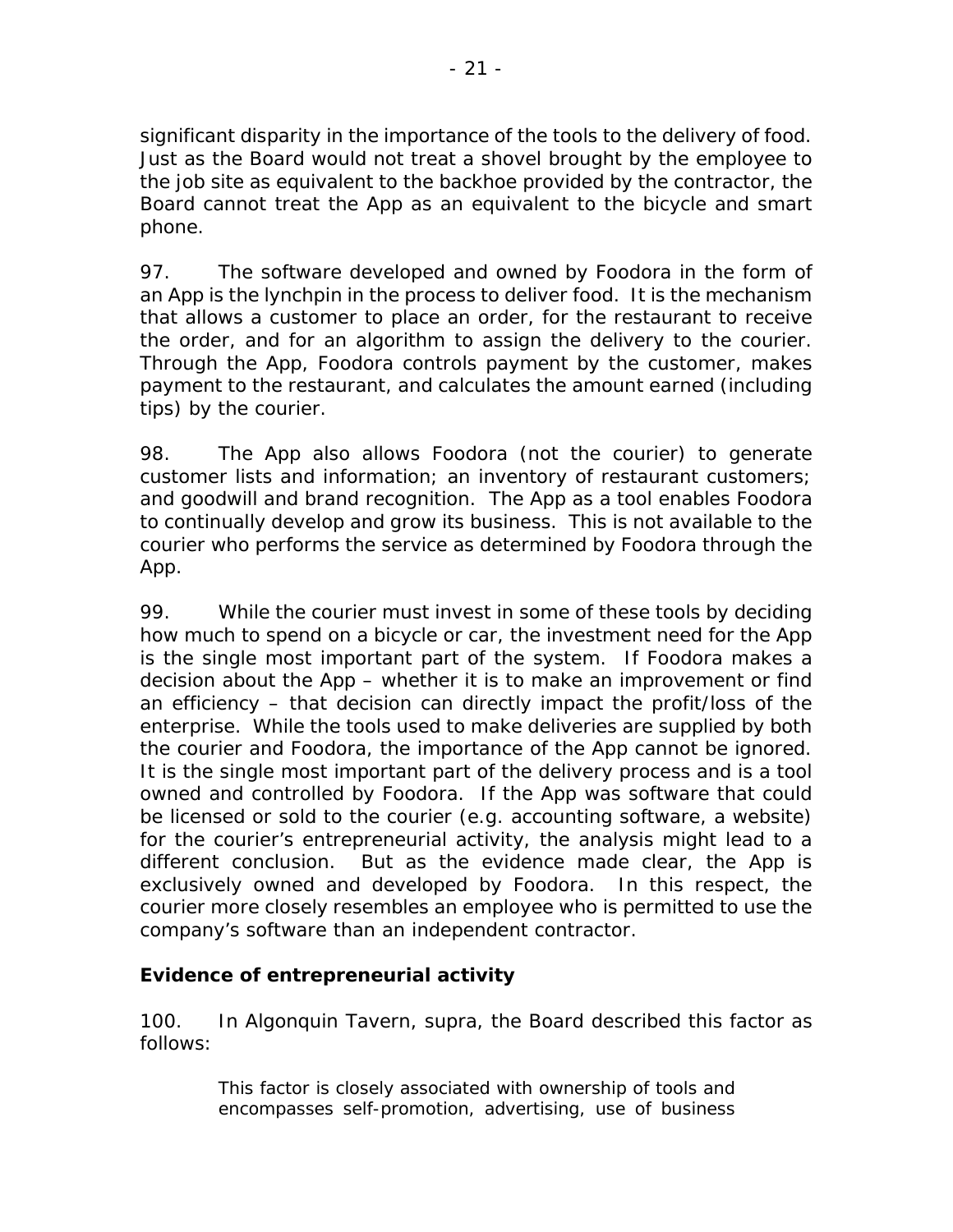*cards, soliciting to develop "clients", the use of agents, and organizing one's "business" (by incorporation or otherwise) to take advantage of limited liability or the tax laws. It may be significant whether the individual has a "chance of profit" or "risk of loss"; that is whether business acumen, sensitivity to the needs of the market, astute investment, innovation, or risk taking, yield a reward or financial loss.*

101. When looking at entrepreneurial activity, the Board has said this is a qualitative analysis, not a quantitative measurement (See *Comfort Guard Services*, *supra* at para 14). That is, the focus is on the opportunity or chance of profit/loss by virtue of the individual's entrepreneurial acumen. It is not a measurement of how much revenue is made relative to other factors.

102. Within the Foodora App, couriers can make more money by working harder. That is, an efficient courier delivering food at a fast pace at key times and thus increasing the volume of deliveries will make more money than a courier who does not work as hard. But, this is not entrepreneurial activity. It is no different than an effective salesperson who is paid commission or a person who works more than one job or a worker who produces more on a piece-work compensation scheme.

103. Outside of the App, there was evidence of couriers performing services for more than one App, referred to as dual apping. This arose in two contexts. First, while on shift for Foodora, a courier might make deliveries for UberEats. Second, a courier might make two deliveries for different companies at the same time. In either circumstance, by virtue of the courier's hard work the courier might increase his earnings.

104. This is not entrepreneurial activity. This is not "…*acumen, sensitivity to the needs of the market, astute investment, innovation, or risk taking*". It is hard work. And hard work must not be mistaken for entrepreneurial activity. The courier is confined to the rules and restrictions imposed by Foodora and is only permitted to increase his earnings subject to Foodora's rules. For example, Mr. Ostos testified that he could deliver for UberEats while on shift with Foodora so long as it did not impede the Foodora delivery. Mr. Sopher was taken to numerous examples where he asked Foodora to place him on break when the UberEats records indicate that he continued to make deliveries, the implication being that he was dishonest with Foodora in order to take advantage of the surge rates offered by UberEats at peak times. Mr. Paterson acknowledged that Foodora allowed its couriers to dual app provided it did not impact Foodora's delivery standards.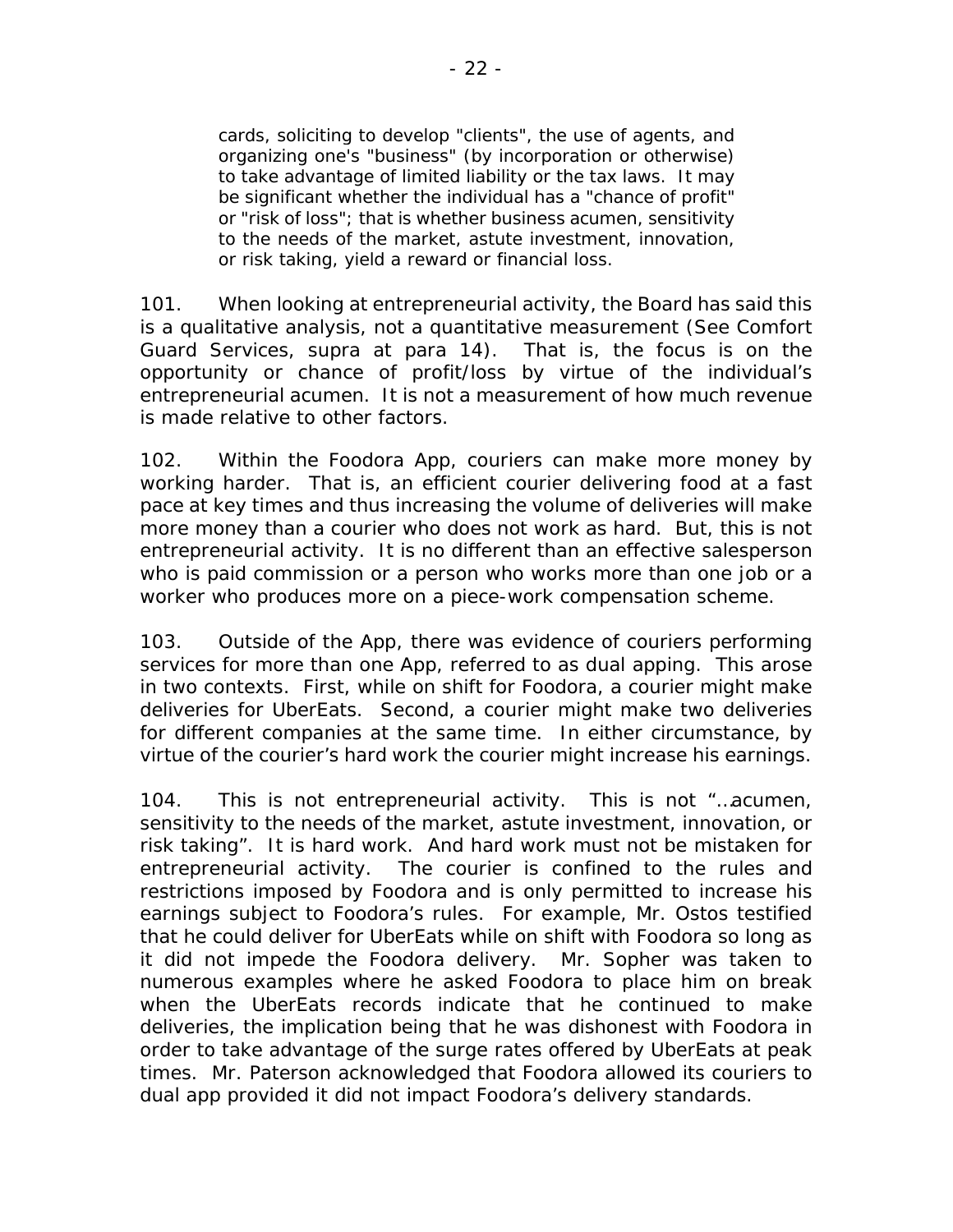105. Important to this analysis are the restrictions imposed by Foodora on the courier's ability to make a profit. A courier cannot advertise or promote his service, skill or ability. A courier cannot develop individual relationships with customers or restaurants in a way that allows for individual selection or request of that particular courier. A courier could not offer a coupon, discount or incentive to a customer in hopes of gaining loyalty. Other than a tip, a courier cannot be paid any more money than Foodora allows and the entire transaction (other than when a customer gives a cash tip) occurs through the App. The reality is that a courier cannot improve their chance to make profit through the customary entrepreneurial tools.

106. The existence of Foodora's team dedicated to marketing to new restaurants as well as a dedicated team focused on existing relationships with over 4000 restaurants is the type of entrepreneurial activity that couriers have no access to nor are they permitted to engage in.

107. The risk of loss for the courier is minimal since the compensation scheme, as determined by Foodora, entitles the courier to be paid regardless of issues with the restaurant, the customer or the delivery. Foodora bears the risk that if the restaurant makes a mistake or the customer cannot be located. Foodora bears the ultimate risk that when it determines to make changes to the App (e.g. it often pushes out updates); changes its delivery rules (e.g. reducing the time it places couriers on a break following a declined order); or introduces new delivery options (e.g. it recently introduced new deliveries of alcohol in certain regions), that it will result in a loss or profit. It is Foodora that decides whether to introduce such changes based on its own profit/loss strategy and assessment of the marketplace. In circumstances where there is a spill or accident, Foodora arranges for a new delivery and the courier is still paid, occasionally a prorated amount for the portion of the courier's travel. The courier is a mere cog in the wheel that is powered by Foodora.

108. At most, the risk of loss arises because of the couriers' expenses with respect to gas (if the courier operates a vehicle), maintenance, cellular data plan or smart phone. While it is conceivable that a courier might incur more expenses than they make delivering food for Foodora, such risk is remote in the circumstances and was certainly not made out in the evidence.

109. The limitations on entrepreneurial activity are similar to the facts in *Toronto Star, supra*. In that case, the newspaper courier could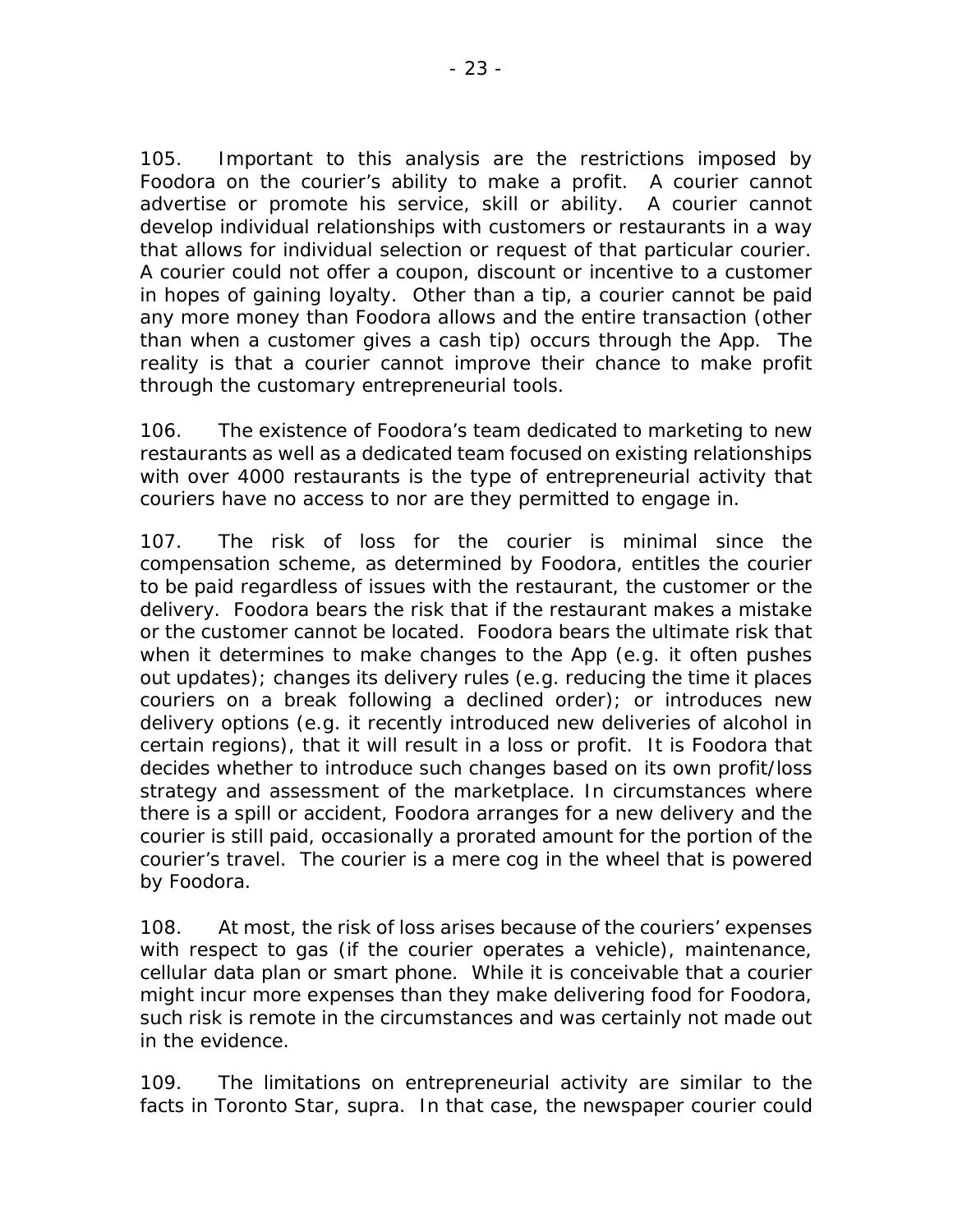deliver papers for a competitor or simultaneously deliver flyers for compensation while delivering the Toronto Star newspaper. The Board found that the newspaper couriers had no entrepreneurial activity:

> 102. This opportunity for entrepreneurial activity by the more enterprising carriers does not alter the relationship of the carrier to The Star. It says merely that carriers are capable of pursuing other ventures, particularly outside of the time they spend delivering papers, and to some limited extent while doing that.

110. The Board went on to say that working multiple jobs was not evidence of entrepreneurial activity. To the contrary, it lends itself more favourably to a conclusion that there is economic dependence on different employers. The Board stated as follows:

> 103. In our view a person working a second or third job does not necessarily imply that they are entrepreneurial or, more exactly for the purposes of a proper analysis of this issue, that they are running their own business. They may just be employees of two or three separate employers or they may be entrepreneurs in respect of some activities and employees in respect of others. While the provision of services to more than one employer may suggest entrepreneurial activity, it may equally suggest economic dependence upon different employers. In any event, as stated above, the important consideration is not whether the carrier is personally economically independent of The Star or an entrepreneur in a successful (other) business, but whether the structure of the relationship between the individual carrier and The Star is such as to draw the conclusion of economic dependence. The position of carrier is what is evaluated and that evaluation occurs in relation to The Star. The economic circumstance of the individual carrier is not the critical indicator. The determination of economic dependence or independence must be made *in the context of the relationship with The Star*.

111. Foodora couriers are able to make more money if they work harder, either through doing more Foodora deliveries or dual apping. But, this is akin to working multiple part-time or casual jobs where the employee decides the most desirable place to work at a particular time. If a salesperson opts to work on a Saturday because commissions will be higher, it is not considered entrepreneurial activity. If a bartender wants to work at night because there are more tips, it would not influence the classification of the bartender as an employee. Foodora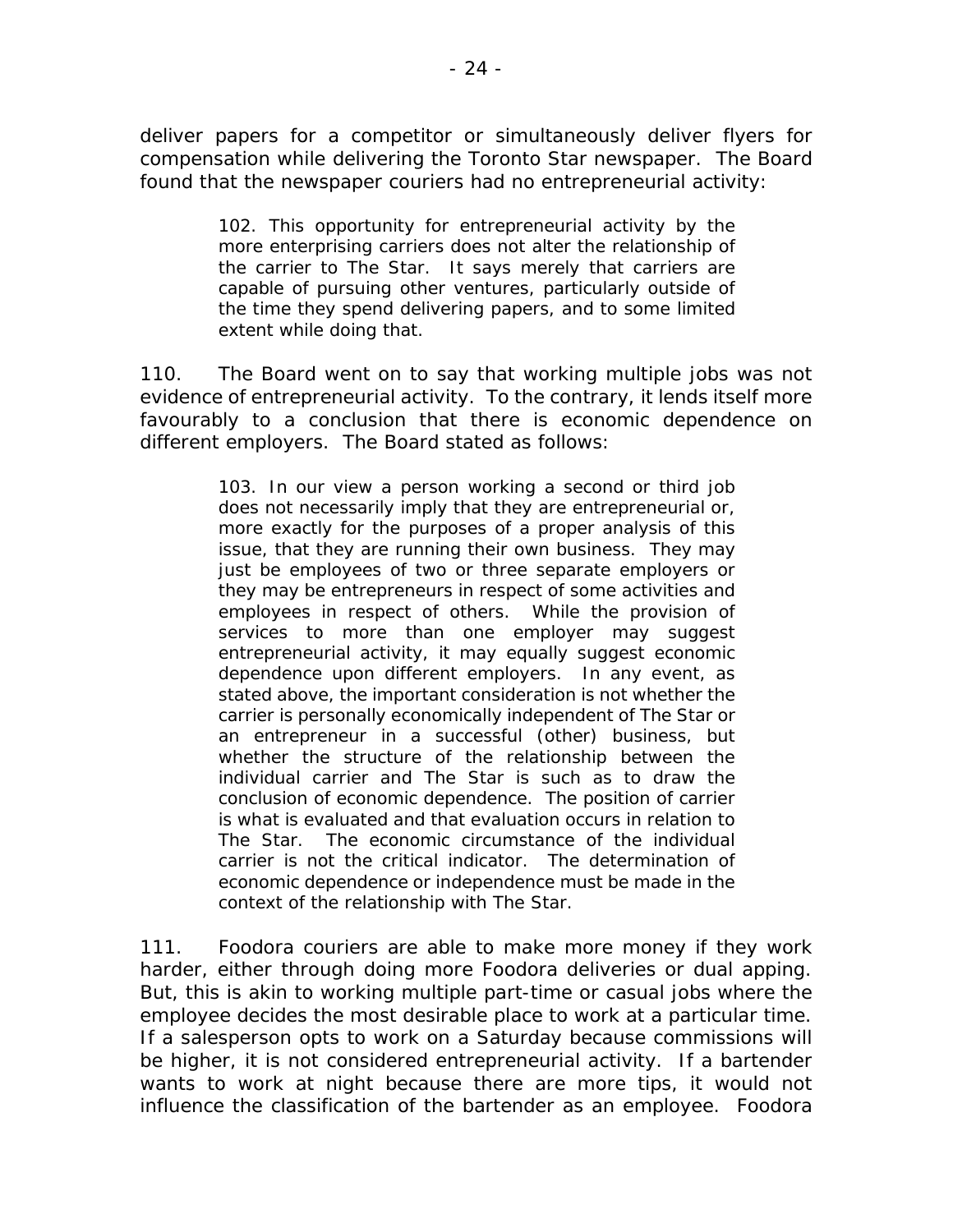couriers do not have the opportunity to increase their compensation through anything other than their labour and skill. A close examination of this factor supports the conclusion that couriers are dependent contractors.

# **The selling of one's services to the market generally**

112. When examining this factor, the Board considers whether the individual sells his services to multiple purchasers that are diverse in nature. If the individual has a long-standing relationship with one or a limited number of purchasers, he is more likely to be considered a dependent contractor. As explained by the Board in *Algonquin Tavern, supra*, the factor favours the conclusion of dependent contractor if the circumstances or contractual relationship limit the individual's opportunity to utilize his skill with other purchasers or where his primary customer is given a priority.

113. The evidence was clear that when a Foodora courier accepts a shift, he is expected to give priority to Foodora. A courier cannot sit dormant for the entire shift. A courier cannot repeatedly decline orders. A courier cannot simply disappear for the shift or not show up. This was the evidence of the representative witnesses but also matched by Foodora's Logistics Guide. Although couriers may deliver for other courier services (or have other jobs), it is Foodora's policy that its service standards must be given priority. A failure to do so will result in a strike against the courier or, as evident with Darren Whiteley, termination of services.

114. It is also not accurate to say that couriers "sell" their services to other purchasers. Couriers might perform deliveries for compensation, but there is not a packaged skill set or knowledge that is for sale. This is not an akin to a skilled trade performing work on an *ad hoc* basis when the customer needs the service. As already explained, a courier is not able to sell courier services directly to the customer or restaurant. This factor leans more in favour of an employment relationship rather than an independent contractor relationship.

# **Economic mobility or independence, including the freedom to reject job opportunities, or work when and where one wishes**

115. The level of dependence is to be measured from what flows from the terms and conditions of the relationship between the parties (*Blue*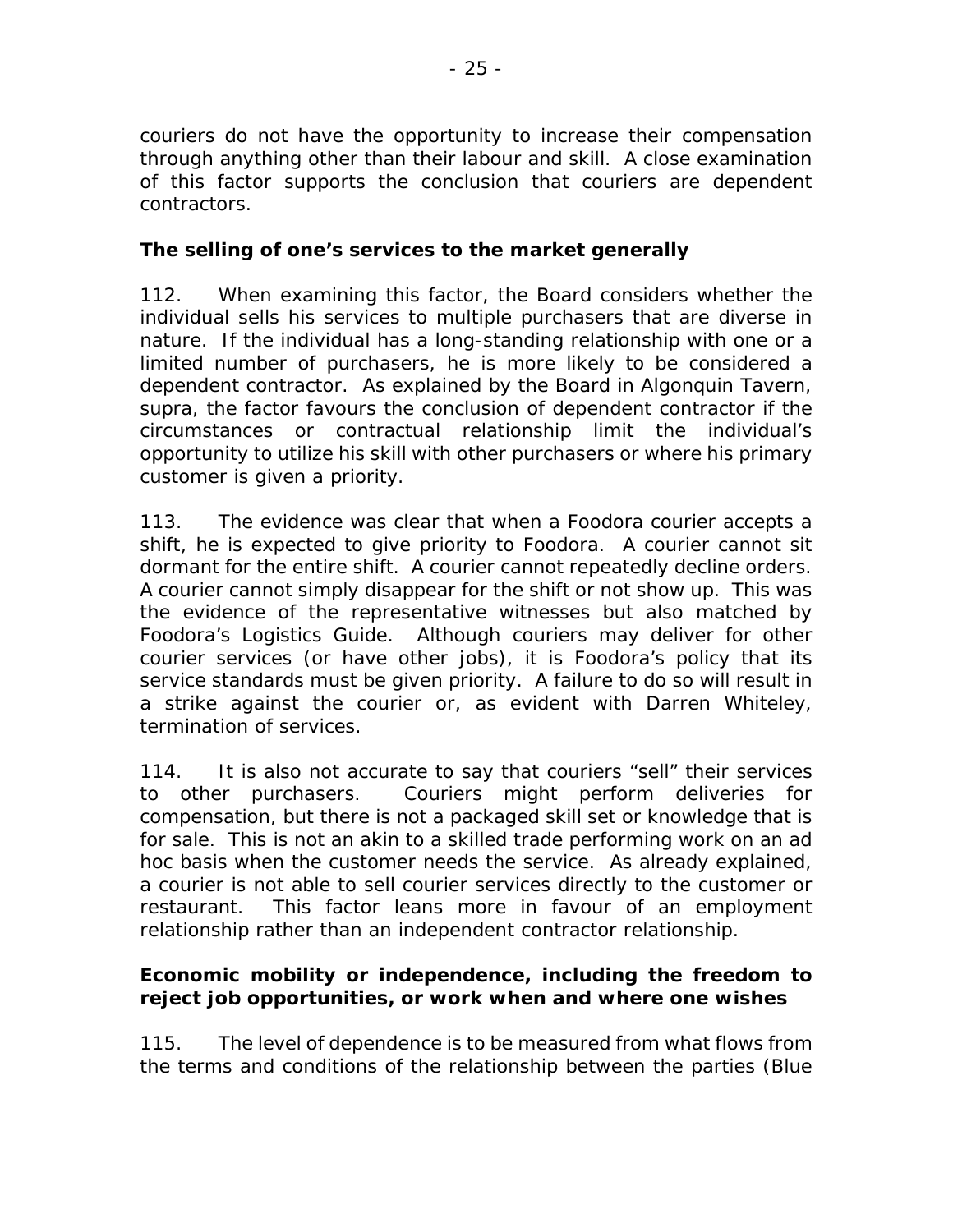*Line Transportation Ltd*. *supra*; *The Citizen, supra*). In *The Citizen, supra*, the Board explained:

> 20. It may well be that an individual is "dependent" on more than one person: see *Craftwood Construction Co. Ltd.,* 1980 OLRB Rep. Nov. 1613. [Dependence upon more than one person, however, must be distinguished from dependence upon an industry: *Algonquin Tavern, supra.*] The Board is of the view, though, that the economic dependence necessary under the definition in section l(l)(h) of the Act must flow from the terms and conditions of the relationship between the parties. In the instant case, it is true that the witness stated (and it is to be assumed true) that his only source of income was the company. In that sense, he is in a position of economic dependence. That dependence, however, does not flow from the terms and conditions of the relationship. There is nothing explicitly restricting the drivers from seeking the income (no PCV restrictions, no prohibition against dealing with competitors, etc). Nor are there any implicit restrictions (identification with the company through logos or uniforms, an "on-call" situation for the working day or obligation to serve the respondent first, etc.). ….

116. Flowing from the statutory definition of dependent contractor, the Board's analysis is not directed at the level of dependence on the industry as a whole. Rather, the inquiry is about whether the individual is economically dependent on another person. Chairman Donald Carter described the analysis in *Adbo Contracting, supra*, as follows:

> 27. This first requirement of a particular type of economic dependence is closely related to the second requirement of a particular kind of business relationship. In order for a person to be considered a dependent contractor, that person must not only be economically dependent upon another person, but also must be "under an obligation to perform duties for that person" roughly analogous to that of an employee. This reference in the statutory definition requires us to look beyond the factor of economic dependence to the form of the business relationship to determine if it is roughly analogous to that of employer and employee. Such an examination, however, need not result in the identification of a particular contractual obligation, since a business relationship may exist, and continue, in the absence of any particular contractual obligation. The Board, therefore, need not confine itself to this very narrow issue but may deal with the wider issue of the nature of the business relationship.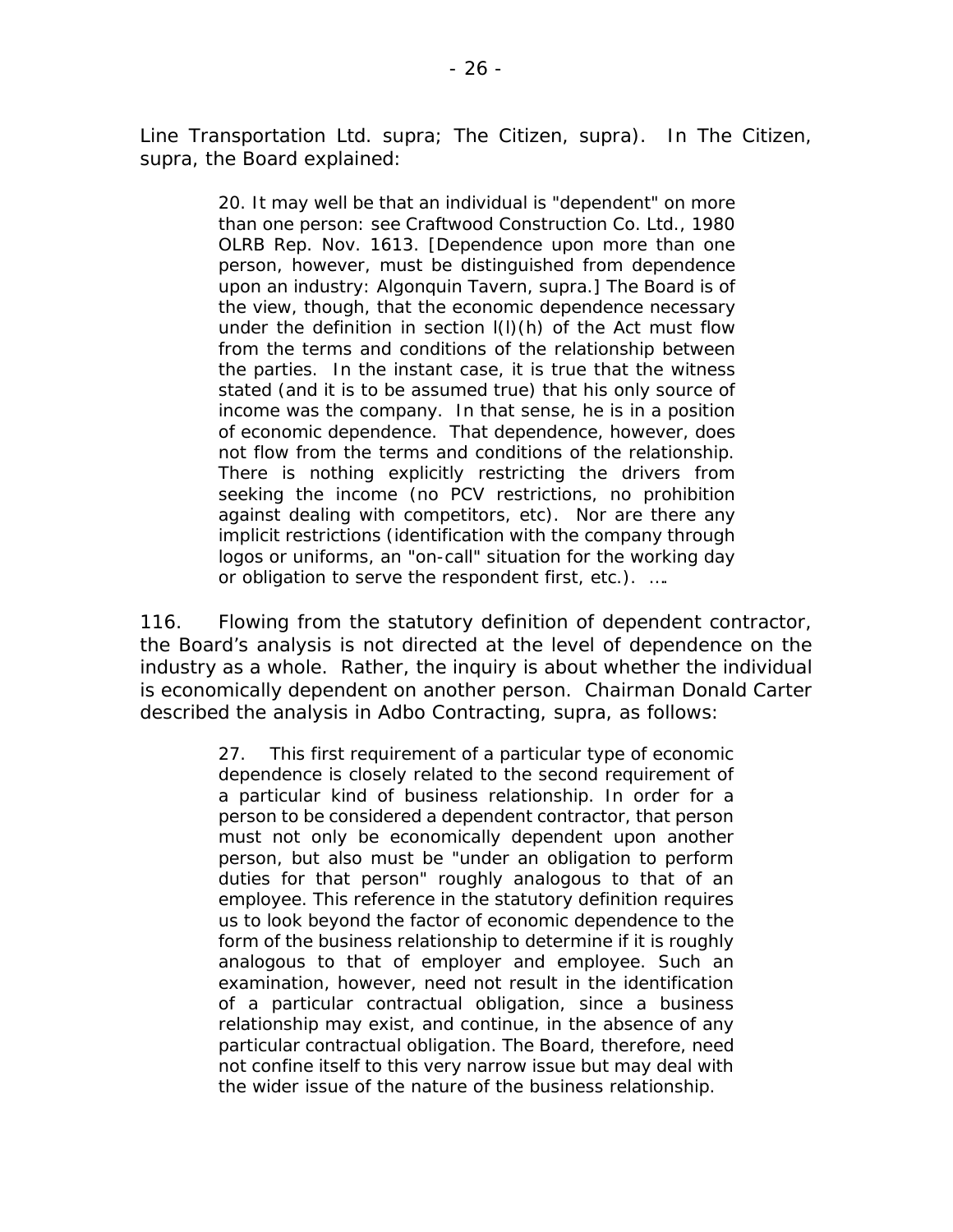117. Moreover, as stated in *IDM Refinishing, supra*, at paragraph 30 the statutory definition does not require an absolute standard of economic dependence, but rather one "more closely resembling the relationship of an employee than that of an independent contractor".

118. Foodora spent considerable time arguing about the significance of the financial earnings of the witnesses and the fact that the representative witnesses worked significantly more than other couriers. Mr. Paterson prepared a document showing, among other things, that the union's witnesses had worked more frequently and earned more money than the average and median number of couriers in a 30-week period in 2019. Foodora relied on this document to argue that couriers had greater independence.

119. It further argued that the evidence of the witnesses' work for other employers demonstrates that the majority of their income was not earned from Foodora. On this basis, it argues that there is no economic dependence on Foodora.

120. The Board accepts that the frequency of work and earnings of the union's witnesses were on the higher end of the scale. The evidence was that Mr. Sopher earned \$4,955.34, Mr. Gonsalves earned \$9,558.44, Mr. Ostos earned \$7,007.59 and Mr. Tyler earned \$18,409.83 in the 30-week period in 2019. These witnesses earned a weekly average of \$439.34. During this same period, the average earnings for all couriers who worked in that period was \$[2](#page-26-0)45.07<sup>2</sup>. The union did not shy away from this evidence as very little can be gleaned from these statistics.

121. As explained in *Toronto Star, supra*, the Board has not confined its analysis to simply a numerical measurement of dependence. The focus has been contextual, taking into consideration the terms and conditions of the relationship and the duration of the relationship. The Board explained as follows:

> 22. In *The Citizen*, the Board expressed the view (at 832 ¶20) that actual economic dependence upon the employer is not the critical determinant of whether a person rendering services is a dependent contractor, rather the economic dependence must flow from the terms and conditions of the relationship. This, in our view, is an important distinction. Even if a person who renders services is actually financially

<span id="page-26-0"></span> $\overline{a}$ <sup>2</sup> If all couriers are included in the calculation, including those who did not work in that period, the average dropped \$192.64.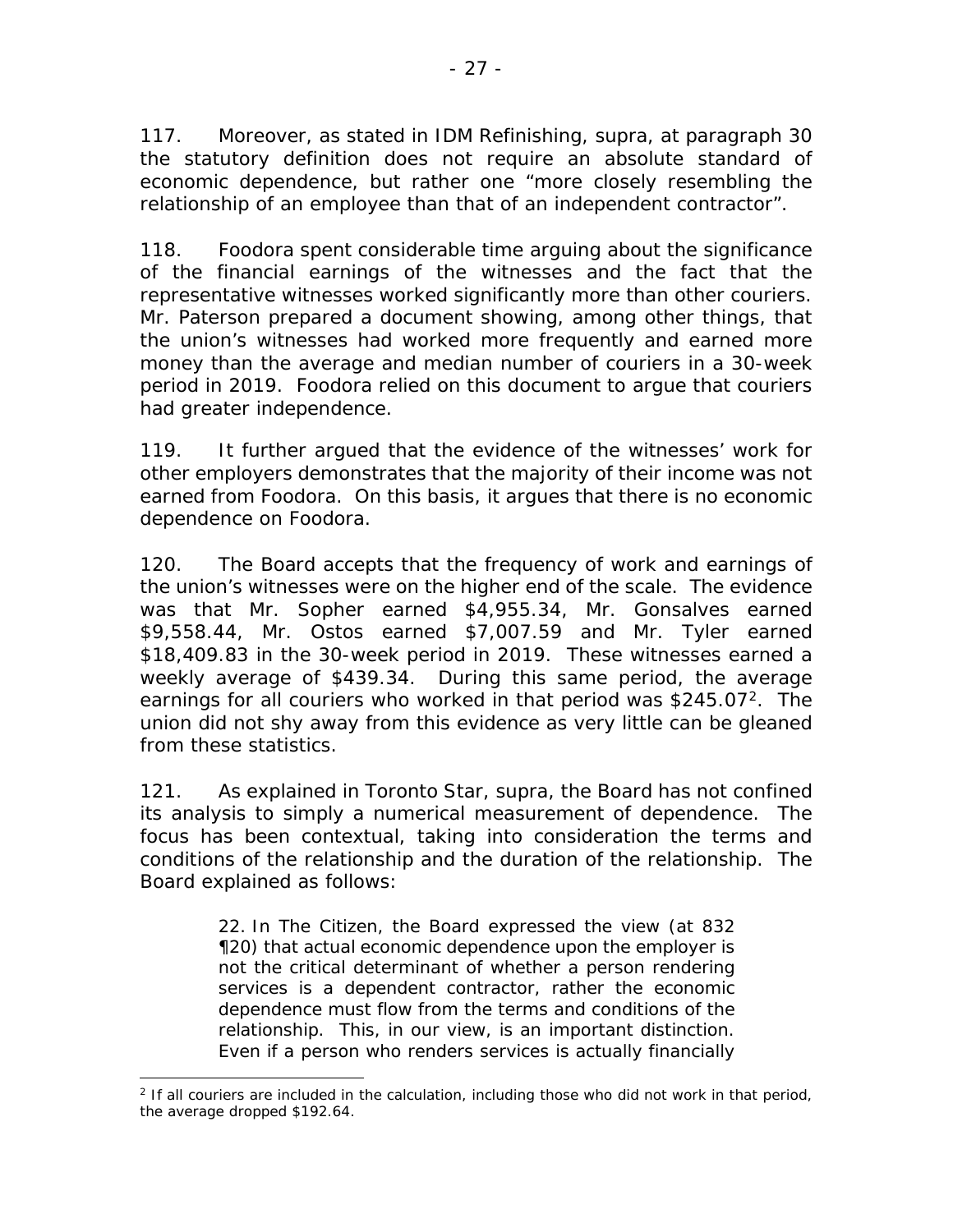independent to an extent which means that he or she is not economically dependent upon the employer, or, by contrast, even if he or she is actually economically dependent upon the employer, that does not mean that he or she is respectively an independent contractor or a dependent contractor. What is important is not the actual economic circumstances of the individual rendering the service or services, but whether the structure of the relationship between that individual and the employer is such as to draw the conclusion that the terms and conditions of the relationship renders the individual economically dependent upon the employer. Of importance is the kind of dependence of the contractor in relation to the employer.

23. The duration of the relationship of dependence in an employment or service arrangement may be a relevant consideration: whether the dependence is on-going, or not. This factor may assist in determining whether a contractor is dependent or independent. Generally, if the relation of dependence is on-going, that would suggest economic dependence. So, those whose services to the employer are for a limited and specific task, definable in time, usually have an independent contractor relationship. Despite a temporary reliance upon the work provided by the employer, the overall relationship is one in which the service provider, the contractor, is engaged for only a limited period of time by the employer, and hence is not typically dependent. In contrast, those whose economic dependence is on-going and of indefinite duration suggests a relationship of economic dependence. The kind of dependence is the central consideration. Can the individual contractor be said to be dependent upon the employer for the means of his or her livelihood. If so, then he or she is akin to an employee and so a dependent contractor. Another factor which may be relevant is whether the service provider serves only one customer. This factor may suggest a relationship of economic dependence.

122. The portability of the App (couriers are not physically linked to a worksite) and the nature of the business allows couriers flexibility in the performance of the work. The evidence showed that couriers are able to make deliveries for more than one company provided they do not compromise Foodora's service standards. However, much of the couriers' work is controlled by the App using an algorithm developed, owned and controlled by Foodora for the sole purpose of advancing Foodora's business interests.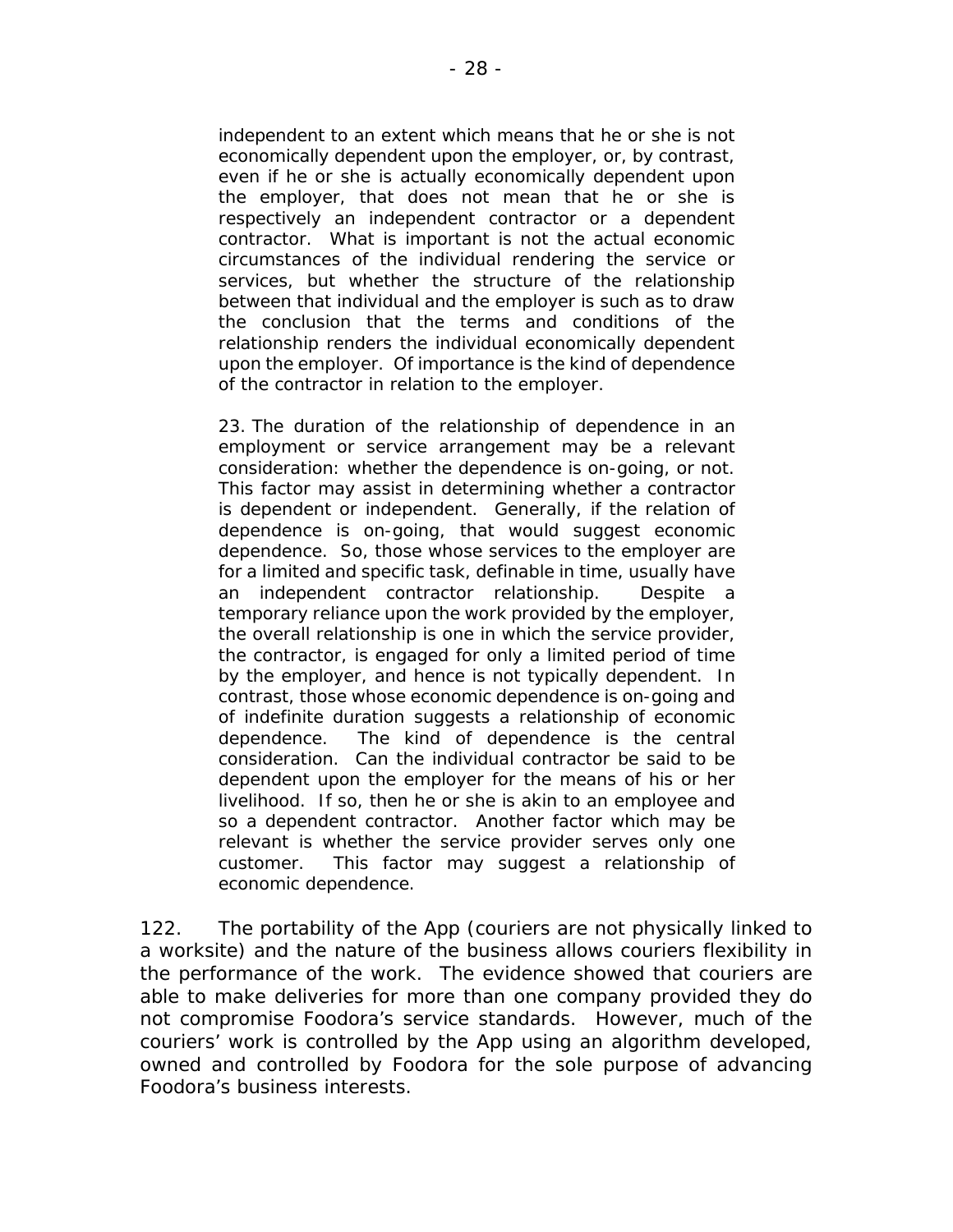123. Foodora argues that couriers have little to no dependence on Foodora as couriers are free to (and often do) work for other food courier companies. It points to its drop-in orientation session, lack of specific on-the-job training, and the numerous ways couriers can choose to work for Foodora as examples of the independence of the couriers. However, this fails to take into account that Foodora has a network of incentives and prohibitions to steer and control the behaviour of the couriers. The union pointed to three specific examples.

124. First, Foodora controls the structure of shifts, when shifts are offered, how many people can work, the length of shifts, and the geographical zones. Access to the scheduled shifts is based on the courier's rating as determined by Foodora. Access to *ad hoc* shifts (at either the request of the courier or Foodora) is closely controlled by Foodora to ensure that service delivery needs are met and also that there is sufficient work for the scheduled couriers. There were also examples where a dispatcher contacted the courier if the courier was late signing in for his shift.

125. Second, once a courier accepts a shift, Foodora controls how that shift can be swapped, returned back to the scheduling system or removed from the courier's obligation without penalty. There is no need to repeat what I have already described about Foodora's rules in the Rider Guide. It is also possible for a dispatcher to end a courier's shift if the courier engages in misconduct during his shift. Foodora must also grant permission (through a dispatcher) to a courier who wants to work an unscheduled shift or stay later. Such permission is often granted, but is dependent on customer demand and service levels. Couriers are not free to work whenever they want to.

126. Foodora also "thins" its list of couriers on an annual basis by removing couriers who have not performed services for Foodora. Mr. Paterson explained that a separate "thinning" process occurs when couriers who have not registered for a shift for an eight-week period are de-registered from the App. Thus, a courier is required to take shifts in order to remain registered with the App. Unlike an independent contractor who may move from client to client, the courier must maintain an ongoing relationship with Foodora.

127. Finally, once a courier is assigned an order, he is expected to accept it and make the delivery. Foodora tendered evidence that its previous practice of tracking the rate of declines by a courier has ended. While that may be true, it is indisputable that couriers on shift are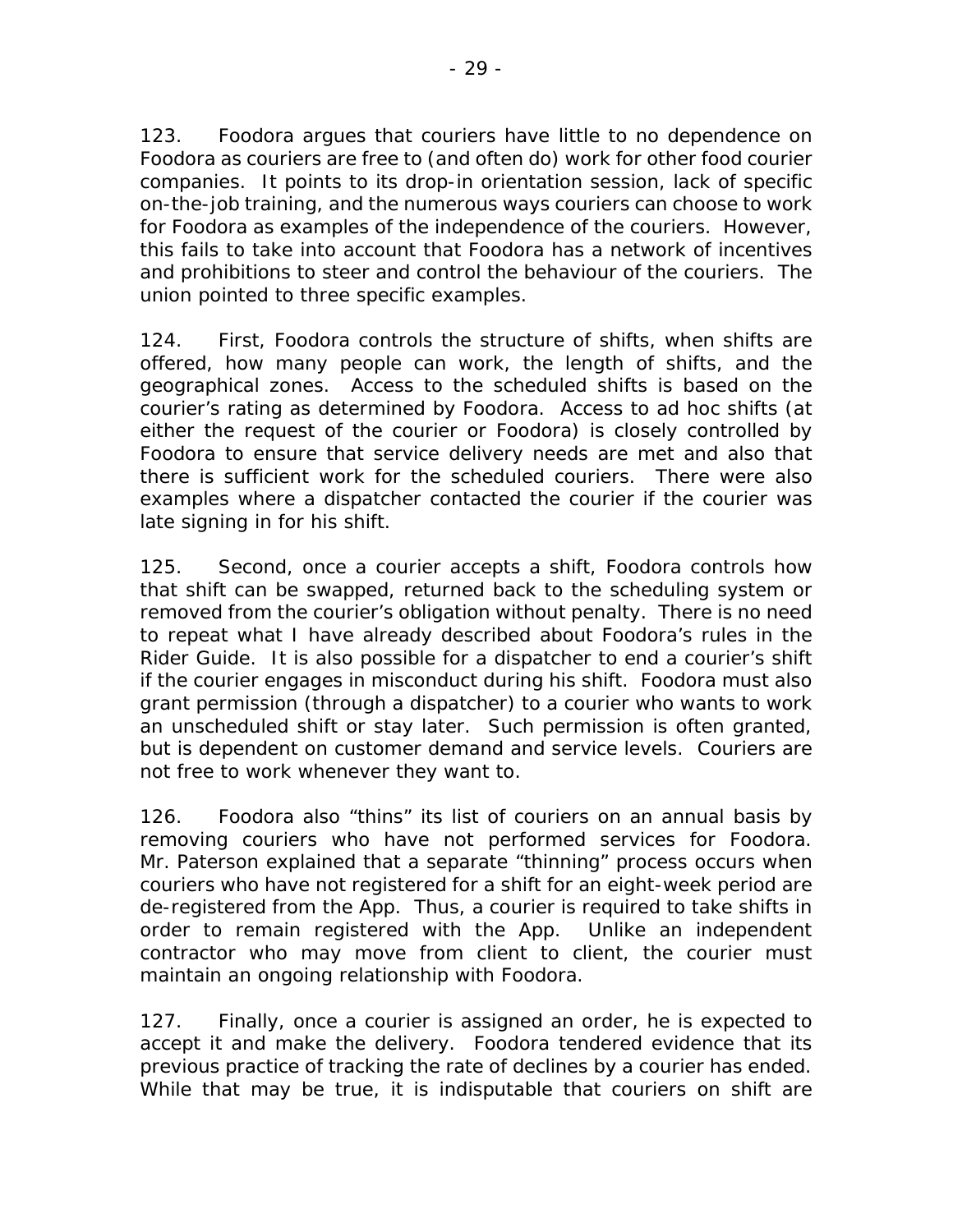expected to accept deliveries on the App when they are assigned. The business of Foodora would suffer, if not fail, if there were widespread declines of orders. A courier could not simply decline all orders for an entire shift or transfer orders to another courier. To the contrary, the courier is expected to make a request if he wants a break or to leave early. The dispatch logs presented before the Board contain many such examples. While Foodora argues that such requests are so routinely granted that it is tantamount to a notification as opposed to a request, this does not change the fact that a courier is required to make a request to dispatch for all interruptions of service.

128. Other restrictions on mobility exist. A courier who wishes to utilize the Guarantee Zone must meet the stipulated criteria. The Rider Feedback Report is replete with strikes against couriers for being unresponsive (otherwise referred to as "ghosting"), refusing orders after accepting them, making a late delivery, or failing to indicate on the App that the delivery was completed. Dispatch can also close a zone at any time, thus limiting a courier's ability to work in that area. Mr. Boyko testified that this occurs during parades, road closures or large events, such as a Toronto Raptors game.

129. The fact that couriers had other sources of income is not necessarily indicative of economic independence. It is not uncommon for individuals to have multiple part-time jobs. Individuals may work at one part-time job more frequently than another. This does not deprive them of their employment status, nor does it suggest that they are economically independent. In the Board's view, the evidence of the couriers reflects the common challenges faced by workers with multiple part-time jobs. The only difference is that couriers are on-call for work through sophisticated technology and utilize their downtime to work a second job. The technology allows Foodora to call upon the courier when customer demand is present in real time.

130. There is a risk in placing too much emphasis on measuring economic dependence by way of a numerical threshold as urged by the employer (e.g. the percentage of work performed by an individual for a particular entity versus other entities). This is especially true for employees who work multiple part-time jobs. While some cases may lend themselves to that analysis (see for example *Blue Line Transportation*, *supra* where taxis could not be used for any other income), it will not be appropriate in sectors where services are performed on a part-time basis. Certainly, the statutory definition that governs the Board's analysis does not call for a numerical measurement.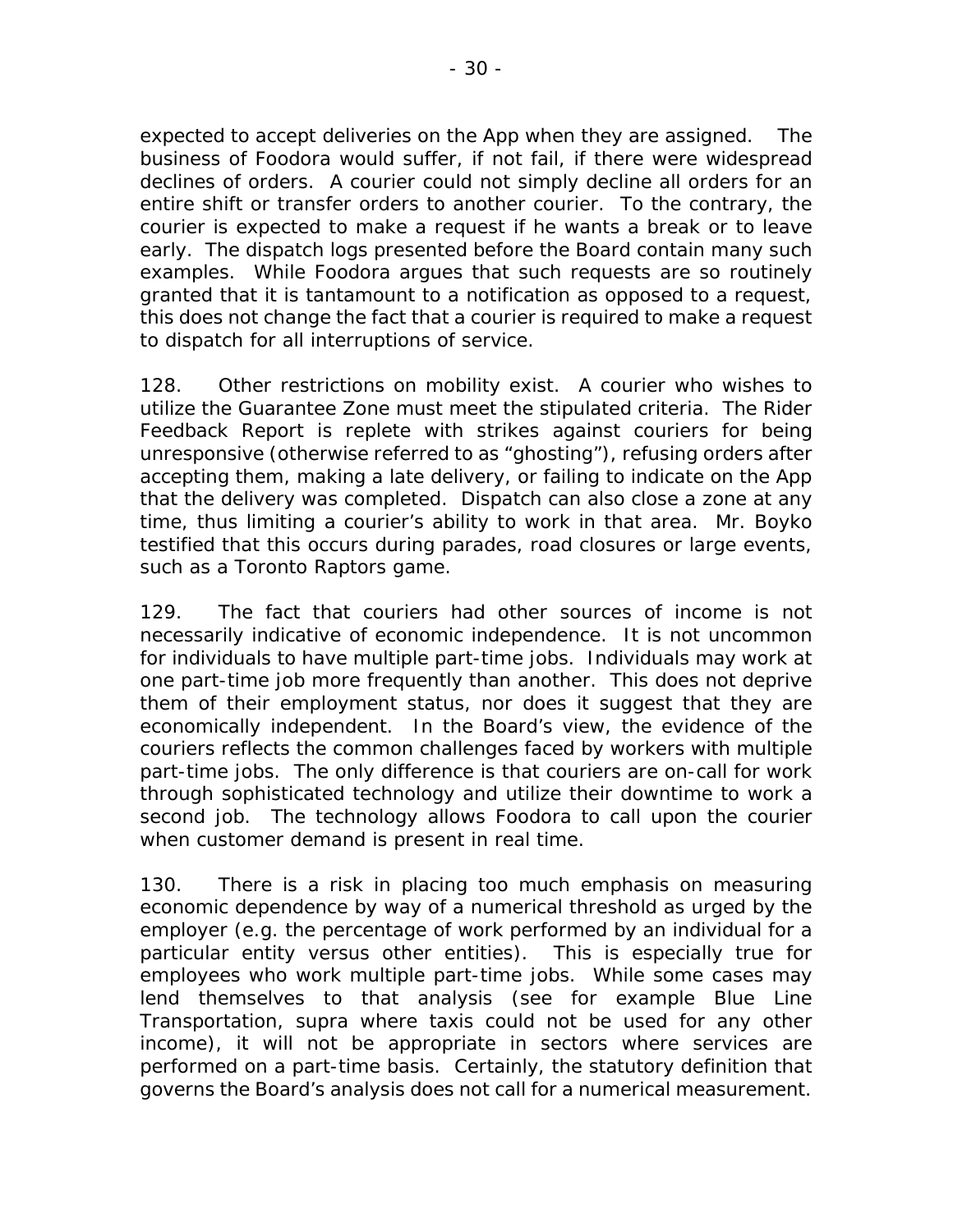131. Foodora filed a recent decision of the Ontario Court Appeal in *Thurston, supra*. Although Foodora made no submissions about this case, I will briefly address why it is distinguishable from the instant matter as Foodora made reference to the case in its opening statement. The case arose in the context of a wrongful dismissal action filed by a lawyer who had provided legal services to the Office of the Children's Lawyer for over 13 years. When her retainer was not renewed, she brought a claim alleging that she was a dependent contractor and entitled to 20 months' notice of termination. The Court applied the traditional common law test for dependent contractor and found that the Plaintiff had only earned 39.9% of earnings from the Defendant and therefore could not be considered dependent at law.

132. The decision in *Thurston, supra* does not impact the Board's analysis for several reasons. The primary reason is that the Board is confined to the statutory definition of dependent contractor, which does not place an emphasis on an economic measurement of dependency with a numerical threshold. The analysis in *Thurston, supra* was with respect to the common law tests for determining dependent contractor status. Additionally, for more than three decades, the Board's jurisprudence has examined the nature and context of the relationship, whether that relationship arises in the construction sector, the trucking industry, the taxi service or with couriers. In each of these cases, evidence was tendered about levels of control, entrepreneurial activity and independence with a focus on the fundamental question: does the individual look more like an employee or an independent contractor. Finally, Foodora's submissions were focused on the application of the Board's jurisprudence with specific attention to the factors in *Algonquin Tavern, supra*. Again, other than filing a copy of the case, *Thurston, supra* was not mentioned as a supporting authority for Foodora's case.

133. The Board was referred to numerous cases where dependent contractors had multiple sources of income: *Toronto Star, supra*; *Cradleship Creche, supra*; *Journal Le Droit, supra*; *Huntsville District Memorial Hospital, supra*. This is particularly common in the construction industry where skilled trades will perform work for more than one company: *Carpino Carpentry, supra; Royal Tek Stucco, supra*; and *Gates of Humber, supra*. In these cases, the Board found that the individuals had no real ability to generate their own customers or line of business. The same conclusion applies to couriers working for Foodora (see also *Toronto Star, supra* at para 103).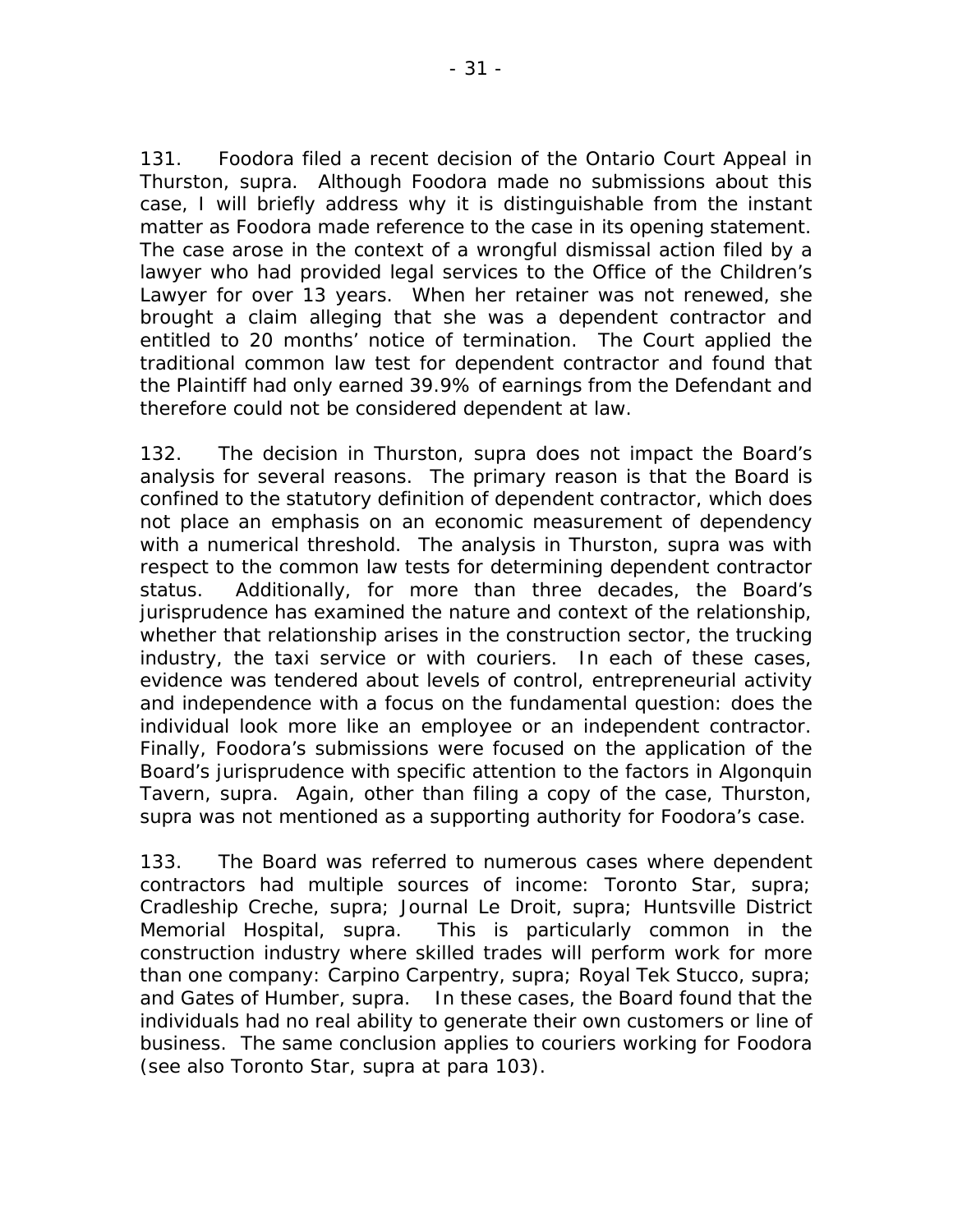134. The duration of the relationship is part of the analysis with a longer relationship demonstrating a stronger case of economic dependence. As a relatively new company, it is understandable that Foodora's couriers would not have a long tenure. Mr. Gonsalves has been a courier since November 2018; Mr. Ostos since 2016; Mr. Sopher since 2015; and Mr. Tyler since 2019. On a continuing and weekly basis, they signed up for shifts or picked up shifts. While I accept the employer's point that the representative witnesses disproportionately worked more frequently than other couriers, their tenure and regular service for Foodora looks more like an employment relationship than an independent contractor.

135. The Board was advised in closing submissions that of the 1191 couriers (including those that were challenged), 23% of the couriers had more than 19 months of service as of January, 2018. While this certainly indicates a high degree of turnover, it also indicates a substantial number of couriers have tenure with Foodora. On its own, it is difficult to draw a conclusion. But, when considered with Foodora's insistence that its couriers remain active, and Foodora's practice of "thinning" its list, the tenure of the couriers resembles a part-time or casual workforce.

136. The evidence must be considered in the context of the work environment. These couriers do not report to a specific worksite. They do not have a single supervisor. They may never know their work colleagues. There is no opportunity for job promotion, skill enhancement, or development. The traditional factors that support job tenure are not present in this work environment. This says nothing about the couriers' commitment to Foodora when performing the work. But, it does help explain why tenure may not be as important a factor in this type of work environment.

137. After carefully considering the evidence with respect to mobility and independence, the Board is convinced that this factor weighs in favour of the conclusion that the couriers are dependent contractors. There is a complex system of incentives and restrictions that limit the choices of the courier. It has the hallmarks of the type of employment relationship the Board often sees in the form of an on-call employee or elect-to-work employee.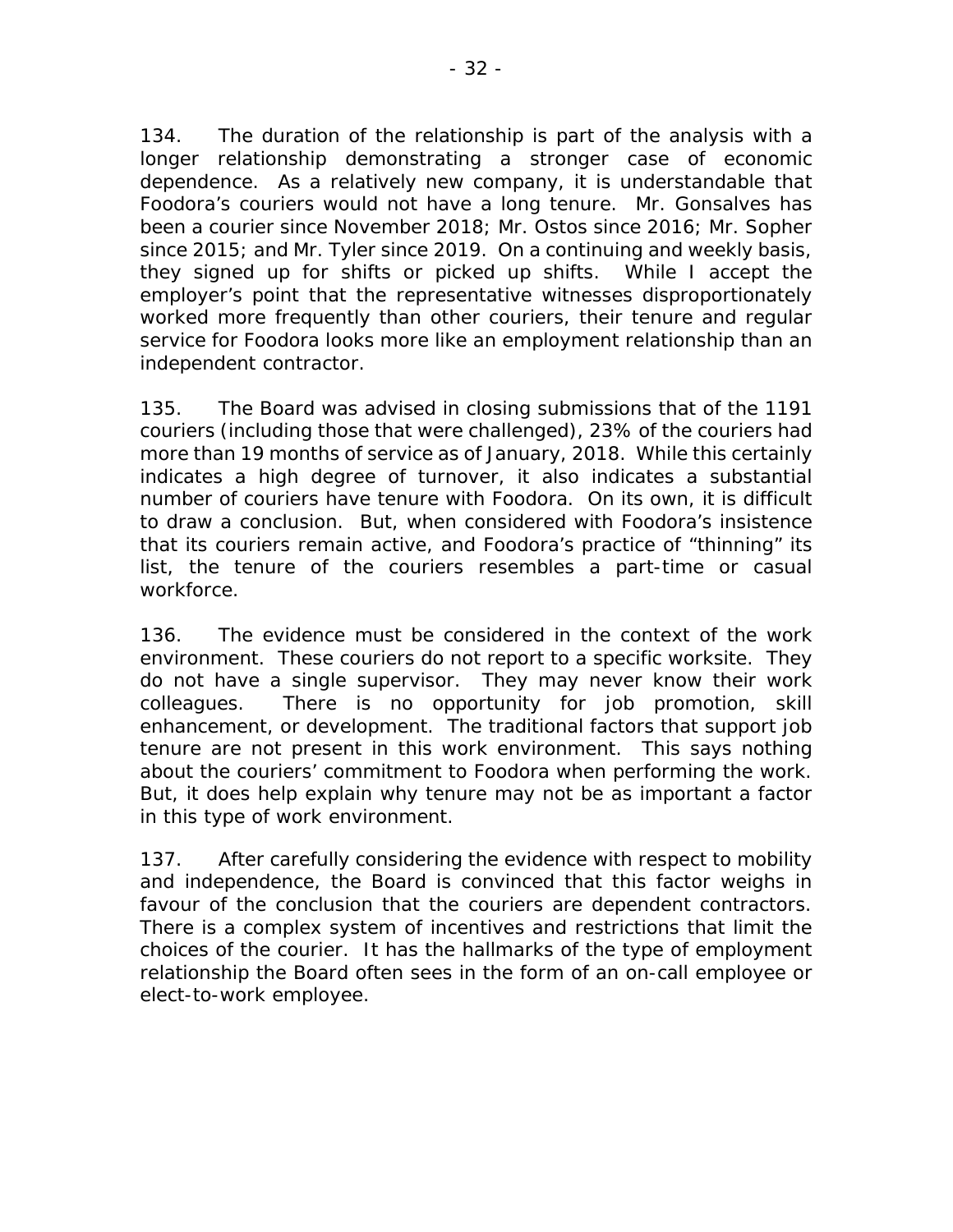#### **Evidence of some variation in the fees charged for the services rendered**

138. The ability to negotiate or alter fees is indicative of independent contractor status. The corollary is also true – the inability to alter fees or the presence of a uniform fee structure suggests employee status. However, where the services and fees are standardized, or the market is competitive, this factor may be neutral.

139. All Foodora couriers share the same terms and conditions as determined by Foodora subject to Foodora's practice of allowing longer service couriers to continue work under the terms and conditions of their pre-existing contracts. This practice has no impact on the uniform fee schedule charged by Foodora to its customers. Although Mr. Paterson testified that it is conceivable for a courier to propose a change to the contract, it has never occurred and there does not appear to be an opportunity to negotiate with Foodora. The couriers who testified described a similar scenario of being presented with the terms and conditions as determined by Foodora with the requirement that the courier sign the contract before being allowed to register on the App.

140. The rates are not standardized in the market. UberEats pays a different fee structure than Foodora that is based on supply and demand. While Foodora's fees have some variance, its fee structure for delays and corporate orders is prescribed by Foodora. Mr. Boyko testified that dispatch may manually adjust compensation for travel if there are road closures. But a courier is unable to unilaterally adjust those rates.

141. A Foodora courier has no independent opportunity to vary his rate. A courier cannot, for example, charge more because of poor weather or less because of good road conditions. A courier cannot vary the fee depending on demand from customers or supply of couriers at a particular time. Moreover, there is no ability to negotiate with the customer or the restaurant to vary the rate. Even when a courier is delivering a corporate order, the gratuity is prescribed by Foodora.

142. The inability to vary the fee charged by the courier makes the courier more like an employee who receives a standard wage rate (or piece rate) rather than an independent contractor who has the ability to vary his fees to suit his needs or the environment.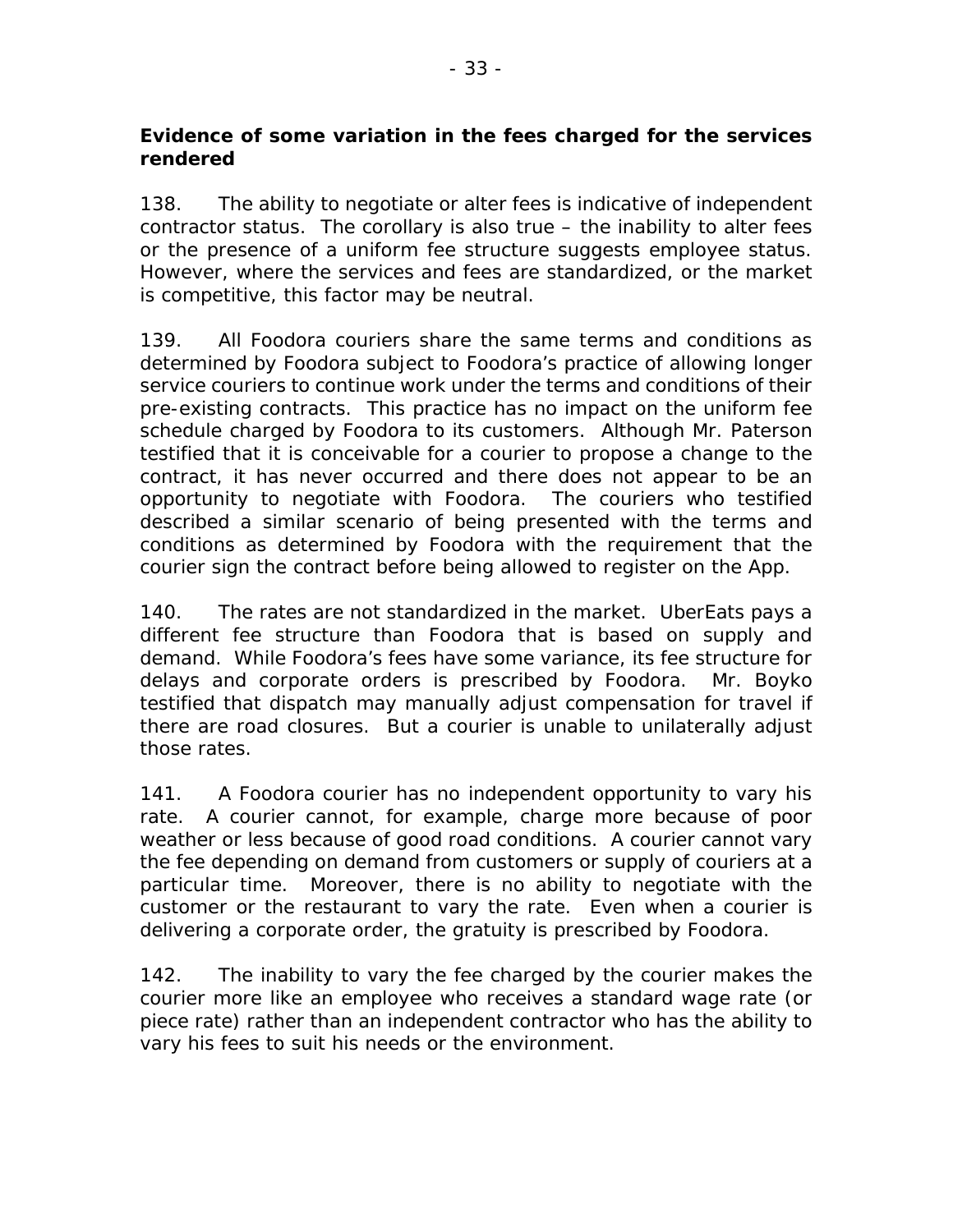#### **The extent, if any, of integration**

143. It bears repeating that the Board's experience in applying these factors is that there is considerable overlap and to some extent interdependence among the factors. With respect to integration, the Board, in *Algonquin Tavern, supra,* explained the following at paragraph 64:

> Integration in this sense usually presupposes a stable rather than a casual relationship and also involves the nature, importance and "place" of the services provided in the general operation of the employing unit. The more frequent the re-engagement or longer the duration of the relationship, the more likely the individual will be regarded as part of, or integrated into, the employer's organization.

144. Couriers are heavily, if not entirely, integrated, into Foodora's business. Foodora's revenue depends entirely on the reliable and timely delivery service of the couriers. In turn, the couriers rely solely on Foodora's App – an instrument that facilitates relationships, as well as payment, with customers and restaurants. With the exception of a layer of supervisors and the dispatchers (who might be supervisors, but that is not a conclusion I need to make), couriers are the service side of the business.

145. The level of integration is even greater than the Board found in *Toronto Star, supra*, which was described as follows:

> 49. A significant portion, in excess of 60%, of The Star's revenue is derived from its home delivery business. The Star's economic success depends measurably upon the effectiveness and reliability of its home delivery operation. The Star's business needs an effective distribution system. The carriers must perform their work properly and punctually for the profitable success of the paper.

146. In *Toronto Star, supra*, couriers could identify themselves to the customer and give a Christmas Calendar, provided by the Toronto Star, with their name and phone number. This does not exist with Foodora couriers who have little or no interaction with the customer other than to deliver the food. It would only be by coincidence that a courier might encounter the customer on more than one occasion.

147. There is no opportunity, nor reason, for the Foodora courier to develop any type of relationship with the customer or restaurant. In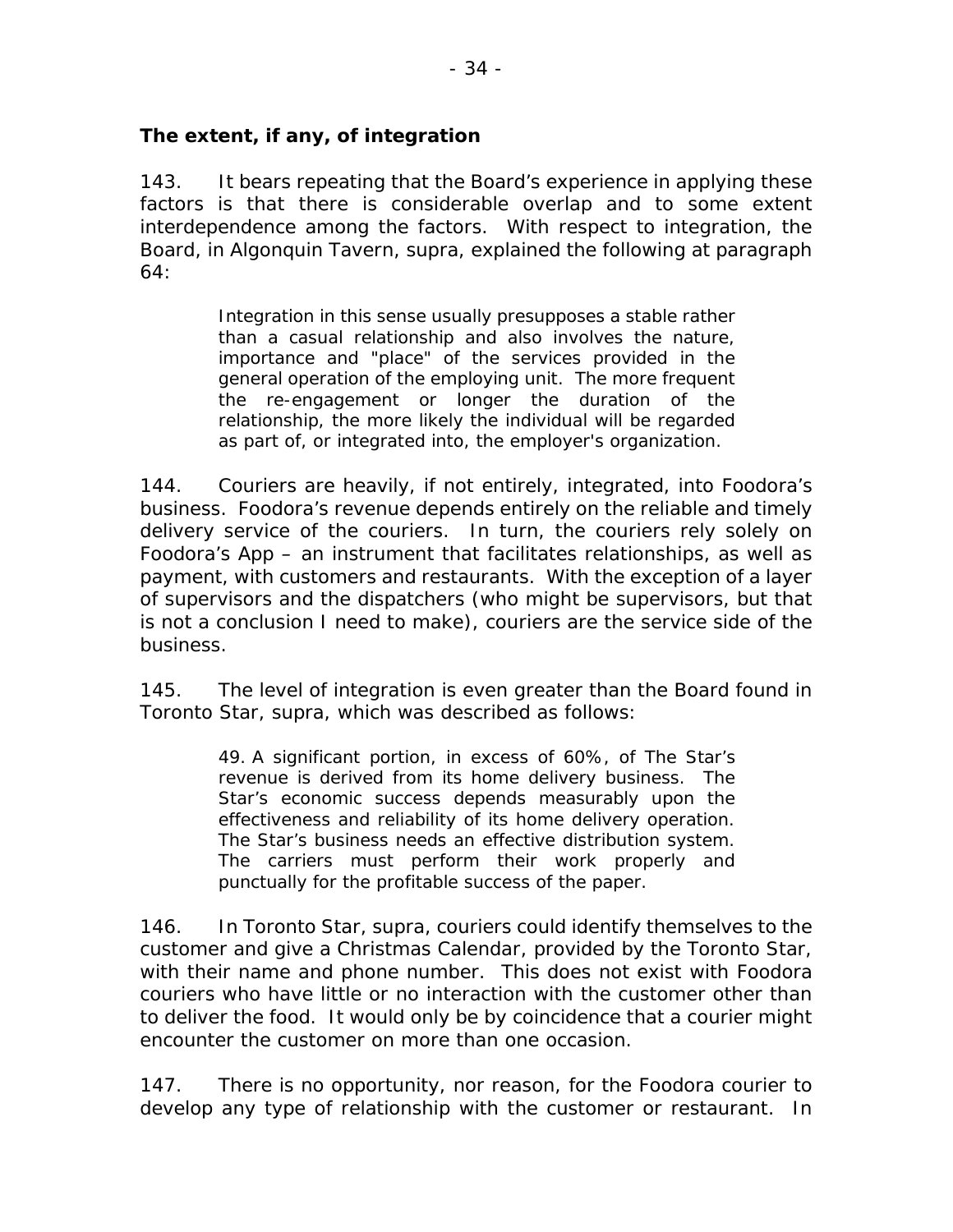every practical sense, Foodora ensures the relationship is between itself, the customer and the restaurant. The courier is a cog in the economic wheel – an integrated component to the financial transaction. This is a relationship that is more often seen with employees rather than independent contractors.

148. Foodora argued that the Board should be concerned with how the couriers identify themselves. It points to an exchange between Mr. Tyler and dispatch when Mr. Tyler identified himself as an "independent contractor" in an attempt to enforce his rights to decline an order. Foodora relies on *Journal LeDroit, supra,* at para 21 where the Board said that the parties' perspectives are useful. It also referred to *Ajax/Pickering News Advertiser, supra,* where the Board noted that the couriers had treated themselves for tax purposes as independent contractors.

149. A single incident by a courier sending an SMS message to a dispatcher in the heat of a moment to assert independence is not persuasive evidence of the couriers' perspective about their status. It sheds no light on how couriers perceive their relationship with Foodora or how they declare their relationship with Foodora for tax purposes or other purposes. It could just as easily be interpreted as nothing more than Mr. Tyler reminding dispatch what he has been told by Foodora, that he is an independent contractor. It is not persuasive evidence of his status nor his perception of status.

150. The Board concludes that when examining the level of integration, the couriers more closely resemble employees rather than independent contractors.

#### **The degree of specialization, skill, expertise or creativity involved**

151. The parties agreed that this factor was non-existent in this matter as there was no specific degree of specialization. The factor is neutral.

# **Control of the manner and means of performing the work**

152. As I have explained throughout this decision, Foodora has implemented numerous controls on the generation and flow of work, whether it be from developing relationships with restaurants, to the exclusive utilization of the App, to the scheduling and control of the couriers' work.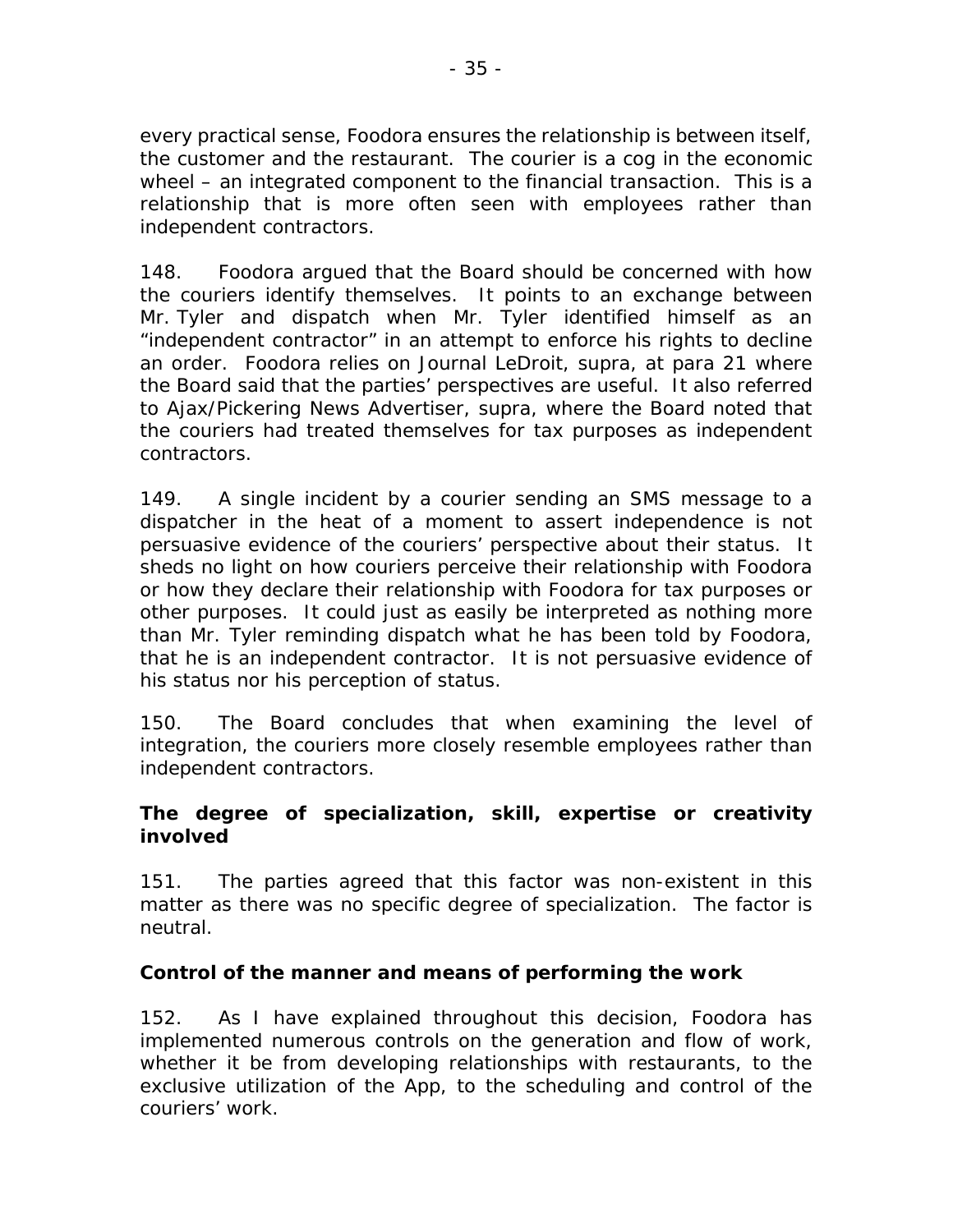153. In addition to tracking and reporting issues with couriers, and investigating issues, the use of Global Positioning System ("GPS") technology is an additional layer of control. The dispatch logs reveal questions from dispatchers to couriers about their location. It would be unwieldly to go through all of these examples. A few will suffice. On January 6, 2019 Mr. Gonsalves was told by the dispatcher that he was going the wrong way and "Return to St. Clair to complete your order!". On January 8, 2019 he was told to "…go back to the zone please". On January 26, 2019, Mr. Gonsalves received the following message: "your GPS hasn't moved for a while, where are you right now?"

154. The GPS tracking was not restricted to Mr. Gonsalves. The following is an exchange with Mr. Sopher and a dispatcher on July 7, 2018:

- Dispatcher: Hey Brice, it looks like your GPS has not moved since you accepted the order. is everything OK?
- Sopher: What you're seeing is wrong as I definitely am on my way
- Dispatcher: now I see youve moved towards the pickup
- Dispatcher: either way order was accepted 20 minutes ago, from dovercourt and bloor it shoudnt take 20 minutes cycling to Christie and dupont.
- Dispatcher: thats walking pace
- Sopher: It really depend on an individual when it comes to walking and biking pace in my experience. It's best not to generalize.
- Dispatcher: if on average it will take you over 20 minutes to travel 1.7 kilometers then you wont make a lot of money on this job Brice.

155. I accept the evidence of Mr. Paterson that interactions between dispatchers and couriers are minimal, perhaps as low as 5% or even lower. I also accept the evidence that dispatchers are not actively monitoring the GPS coordinates of couriers. But, the focus is not on the frequency of exercising control. Rather, it is about the right and ability of the company to control how the work is performed that lends more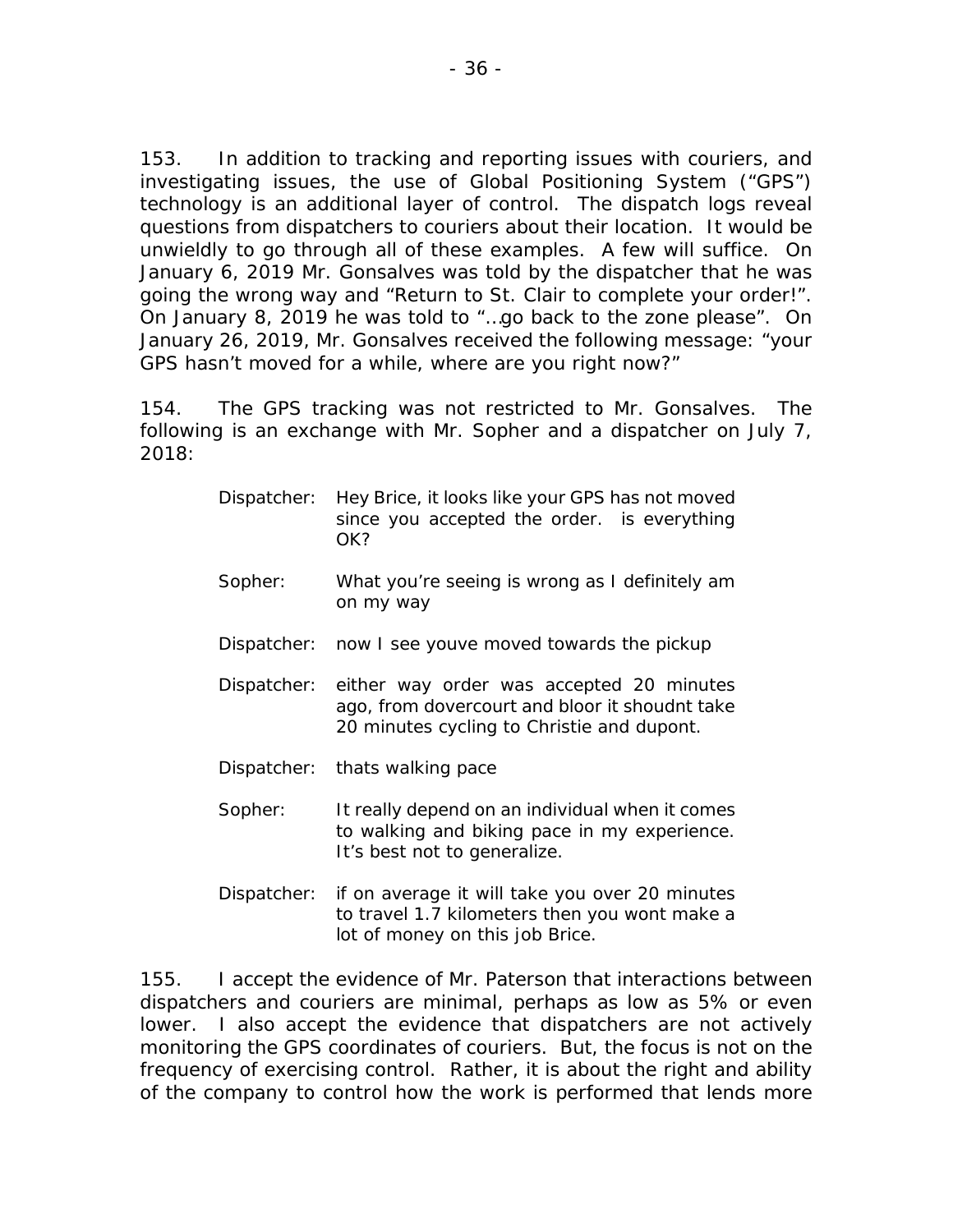favourably to a conclusion that the individuals are dependent contractors. The evidence, as described under the various factors, shows that Foodora couriers might work independently, but always within the parameters unilaterally established by Foodora and under the watchful eye of dispatch. Mr. Boyko testified that dispatchers can monitor the location of the courier and send a message to the courier if there is an issue with their location. Mr. Boyko said that his personal rule as a dispatcher was to only reach out to a courier if he saw no activity for 10 minutes.

156. Moreover, the advancement of technology – algorithms, GPS, automated alerts, SMS communications – allows Foodora to control the operation with minimal human interaction. This does not mean Foodora does not closely supervise the couriers. It is not as though Foodora sends the courier out to make deliveries and hopes the courier reaches the customer. To the contrary, the sophisticated technological advancements permit Foodora to closely monitor every move of the courier to ensure its service standards are met.

157. Such level of control is apparent from reviewing the Rider Feedback Log where dispatchers reported to Rider Management about issues with couriers. These reports were often described as strikes (as described earlier, strikes are issued for undesirable behaviour that is detailed in the Logistics Guide) and recorded when a courier inappropriately declined an order, was unresponsive, was late without explanation, or could not be tracked by dispatch (described by dispatch as MIA).

158. A review of the strike list in the Logistics Guide illustrates the extent of control Foodora has over the couriers. Dispatchers are told to issue a low strike if a courier "mis-clicks" on the App and does not immediately report it to Dispatch. But, Dispatch is also told not to issue a strike if the courier reports the "mis-click immediately" as "…all damage can be mitigated, save for a quick text or call to the customer affected". Another low strike for "Wrong order delivered/picked up" illustrates the same level of control, where the instructions are as follows:

> If the bag has no receipt, or the courier says the restaurant confirmed the code, or if the bag is sealed, you can avoid striking the courier; use your discretion and consider whether the courier is reliable when making your final determination.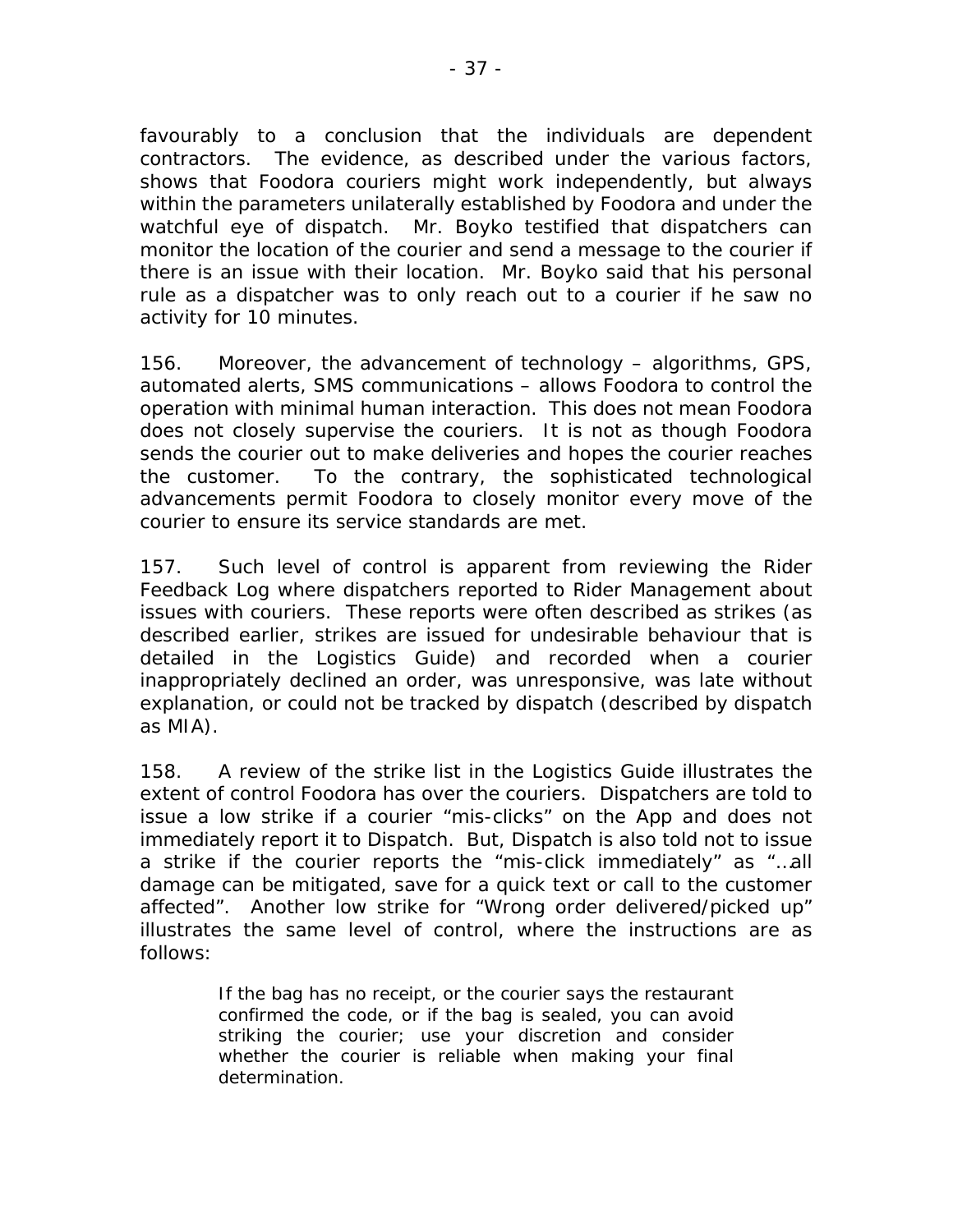159. At its simplest, the dispatcher has the discretion to issue low level strikes against a courier if the courier engages in undesirable behaviour. Whether the objective is to curb the behaviour through punishment or communication is irrelevant since it clearly illustrates that Foodora is monitoring the conduct of couriers and following up with the courier when it feels necessary.

160. The evidence about what constitutes a medium strike further illustrates the persistent monitoring of courier behaviour and enforcement of Foodora expectations. For example, despite Foodora's argument that couriers are free to not work, a medium strike is issued for disappearing in understaffed zones or when a courier's negligence causes a spill. It is apparent that GPS monitoring is involved in this supervision based on the following description [reproduced verbatim]:

> Signing in then immediately being unable to work – the courier logs in to avoid a late, but then needs a break to gather, fix a tire, etc. – also applies if a courier signs in from home and then fails to move towards a pick up

161. This level of monitoring and supervision is what is commonly seen in an employment relationship whereby supervisors are told about the types of behaviour that warrant employee discipline.

162. Much like progressive discipline in an employment relationship, the Logistics Guide calls for escalation of strikes for more serious behaviour. The type of listed behaviours supports the union's contention that couriers have very little choice once on the shift. While the courier might be able to decline an order, the courier must be responsive in a way that conforms with Foodora's expectations. Otherwise the courier will be issued a high strike for repeatedly refusing an order after pick up, disappearing during a high-leverage shift, or GPS spoofing to avoid receiving orders. The point being that once on a shift, a courier is expected to work. This is consistent with the evidence tendered by the representative witnesses.

163. While Mr. Paterson testified that there was minimal follow up with couriers, and often times no follow up, the evidence presented by the union showed examples of severe consequences. In an email dated October 23, 2017, a courier's services were terminated by an email from Oliver Wheller, Courier Growth Manager for "purposeful order delays as a result of you working with another delivery company". Similarly, in an email dated May 28, 2019, William DeSouza, Rider Fleet Manager, terminated a courier's services for "excessive delays" and "consistent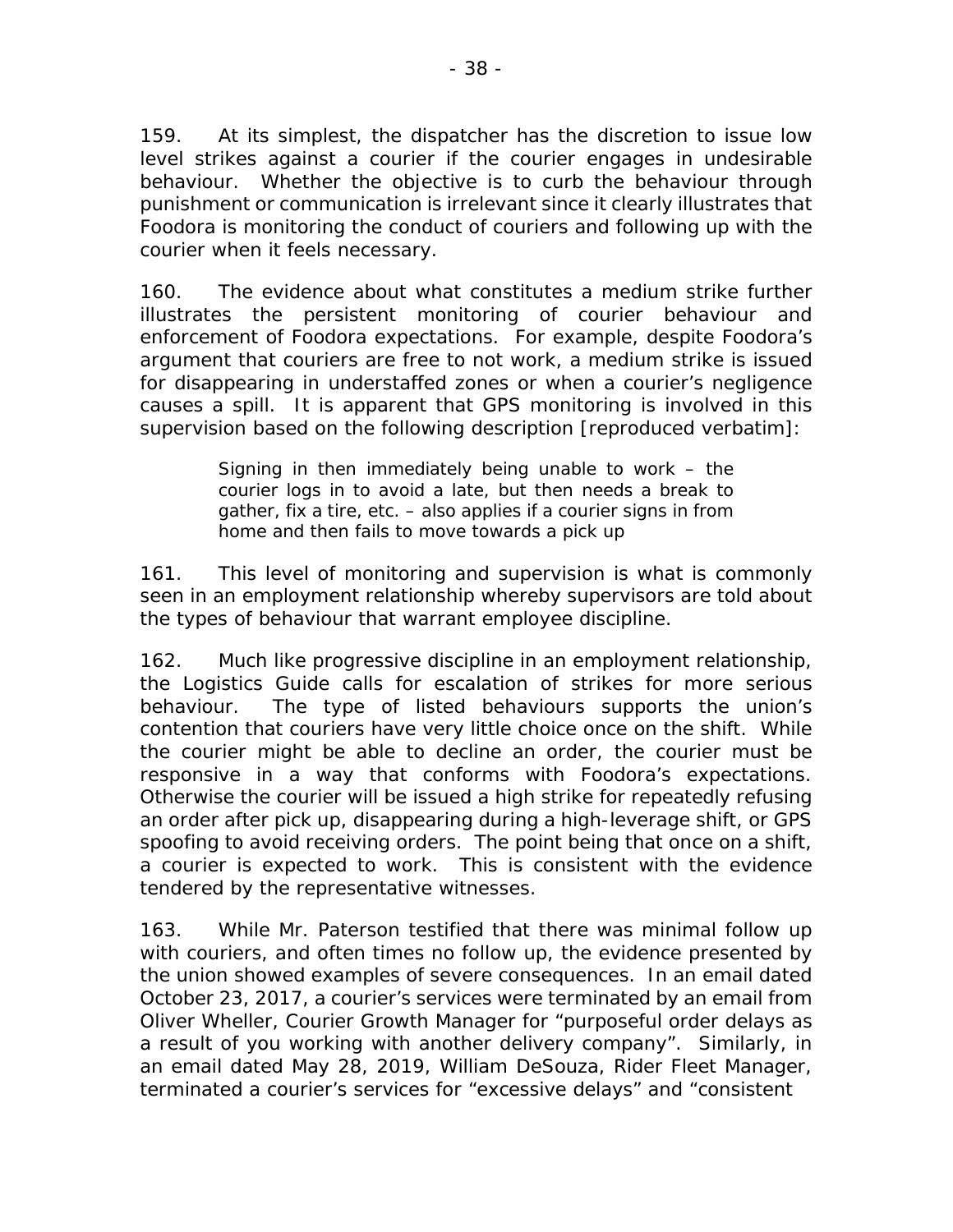late logins". There were terminations for sharing accounts as well as account fraud and unprofessional behaviour involving a customer.

164. The frequency of interactions with dispatchers is undoubtedly limited because the software (e.g. the App) is so effective at monitoring the delivery process. In as much as Mr. Paterson testified to the minimal interactions with dispatchers, it also demonstrated that Foodora controls the delivery process through the App with minimal human interaction. It is an automated system guided by an algorithm.

165. These two documents – the Logistics Guide and the Rider Guide - set out how the services are to be performed, Foodora's expectations of the couriers, and the consequences of non-compliance with those expectations. When read in the context of the dispatch communications, the Rider Feedback Report, and the evidence of the couriers, these two documents are the type of policy manuals that apply in the traditional employment context. Put simply, the two documents explain how Foodora expects to operate its business.

166. When examining the evidence under this factor, the relationship between couriers and Foodora more closely resembles an employment relationship.

# **The magnitude of the contract amount, terms and manner of payment**

167. The Board has no comparative evidence to measure the magnitude of the contract amount. The sums paid to the couriers are obviously significant enough to motivate them to perform services. At times, couriers are motivated to work for other delivery services or not work at all. It really cannot be said that the magnitude of the contract amount is a relevant factor in the Board's analysis. The parties said as much in their submissions.

168. The terms and manner of payment are more closely aligned with what one might see in an employment relationship. The couriers are paid on a weekly basis by way of direct deposit to their bank account based on the previous weeks' earnings. Through an online system, couriers can access the details of their payment.

169. However, it is conceivable that such an arrangement might also exist with an independent contractor. As such, the Board finds this factor to be neutral to the overall analysis.